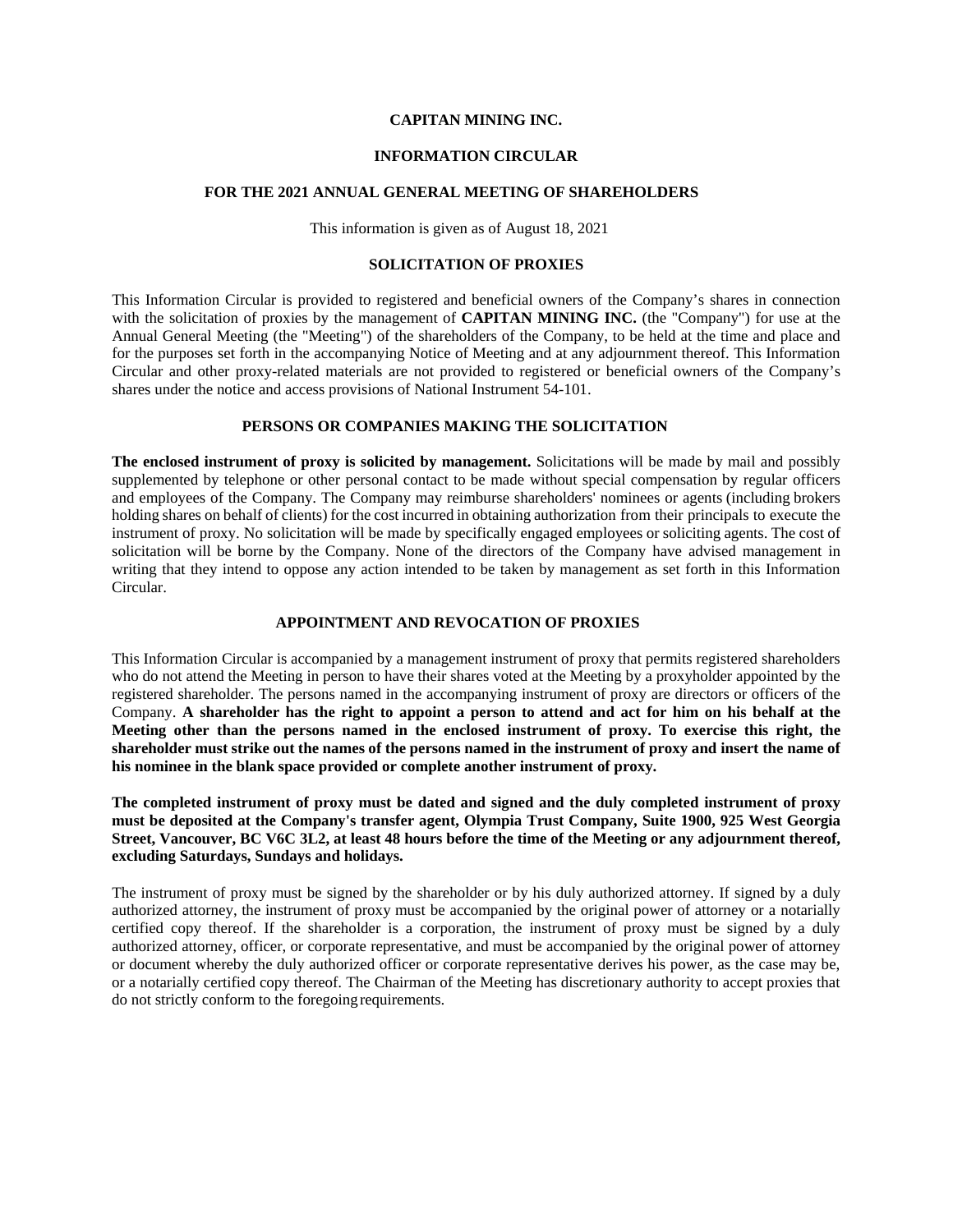**In addition to revocation in any other manner permitted by law, a shareholder may revoke a proxy by (a) signing a proxy bearing a later date and depositing it at the place and within the time aforesaid,**

**(b) signing and dating a written notice of revocation (in the same manner as the instrument of proxy is required to be executed as set out in the notes to the instrument of proxy) and either depositing it at the place and within the time aforesaid or with the Chairman of the Meeting on the day of the Meeting or on the day of any adjournment thereof, or (c) registering with the scrutineer at the Meeting as a shareholder present in person, whereupon such proxy shall be deemed to have been revoked.**

### **VOTING OF SHARES AND EXERCISE OF DISCRETION OF PROXIES**

On any poll, the persons named as proxyholder in the enclosed instrument of proxy will vote the shares in respect of which they are appointed and, where directions are given by the shareholder in respect of voting for or against any resolution, will do so in accordance with such direction.

In the absence of any direction in the instrument of proxy, it is intended that such shares will be voted in favour **of the resolutions placed before the Meeting by management and for the election of the management nominees for directors and auditor, as stated under the headings in this Information Circular.** The instrument of proxy enclosed, when properly completed and deposited, confers discretionary authority with respect to amendments or variations to the matters identified in the Notice of Meeting and with respect to any other matters that may be properly brought before the Meeting. At the time of printing of this Information Circular, the management of the Company is not aware that any such amendments, variations or other matters are to be presented for action at the Meeting. However, if any such amendments, variations or other matters should properly come before the Meeting, the proxies hereby solicited will be voted thereon in accordance with the best judgement of the nominee.

### **ADVICE TO BENEFICIAL HOLDERS OF SHARES**

The following information is of significant importance to shareholders who do not hold shares in their own name. Beneficial shareholders should note that the only proxies that can be recognized and acted upon at the Meeting are those deposited by registered shareholders (those whose names appear on the records of the Company as the registered holders of shares).

If shares are listed in an account statement provided to a shareholder by a broker, then in almost all cases those shares will not be registered in the shareholder's name on the records of the Company. Such shares will most likely be registered under the names of the shareholder's broker or an agent of that broker. In Canada, the vast majority of such shares are registered under the name of CDS & Co. (the registration name for The Canadian Depository for Securities Limited, which acts as nominee for many Canadian brokerage firms), and in the United States, under the name of Cede & Co. as nominee for The Depository Trust Company (which acts as depositary for many U.S. brokerage firms and custodian banks).

Intermediaries are required to seek voting instructions from beneficial shareholders in advance of shareholders' meetings. Every intermediary has its own mailing procedures and provides its own return instructions to clients. There are two kinds of beneficial owners - those who object to their name being made known to the issuers of securities which they own (called "OBOs" for "Objecting Beneficial Owners") and those who do not object to the issuers of the securities they own knowing who they are (called "NOBOs" for "Non-Objecting Beneficial Owners").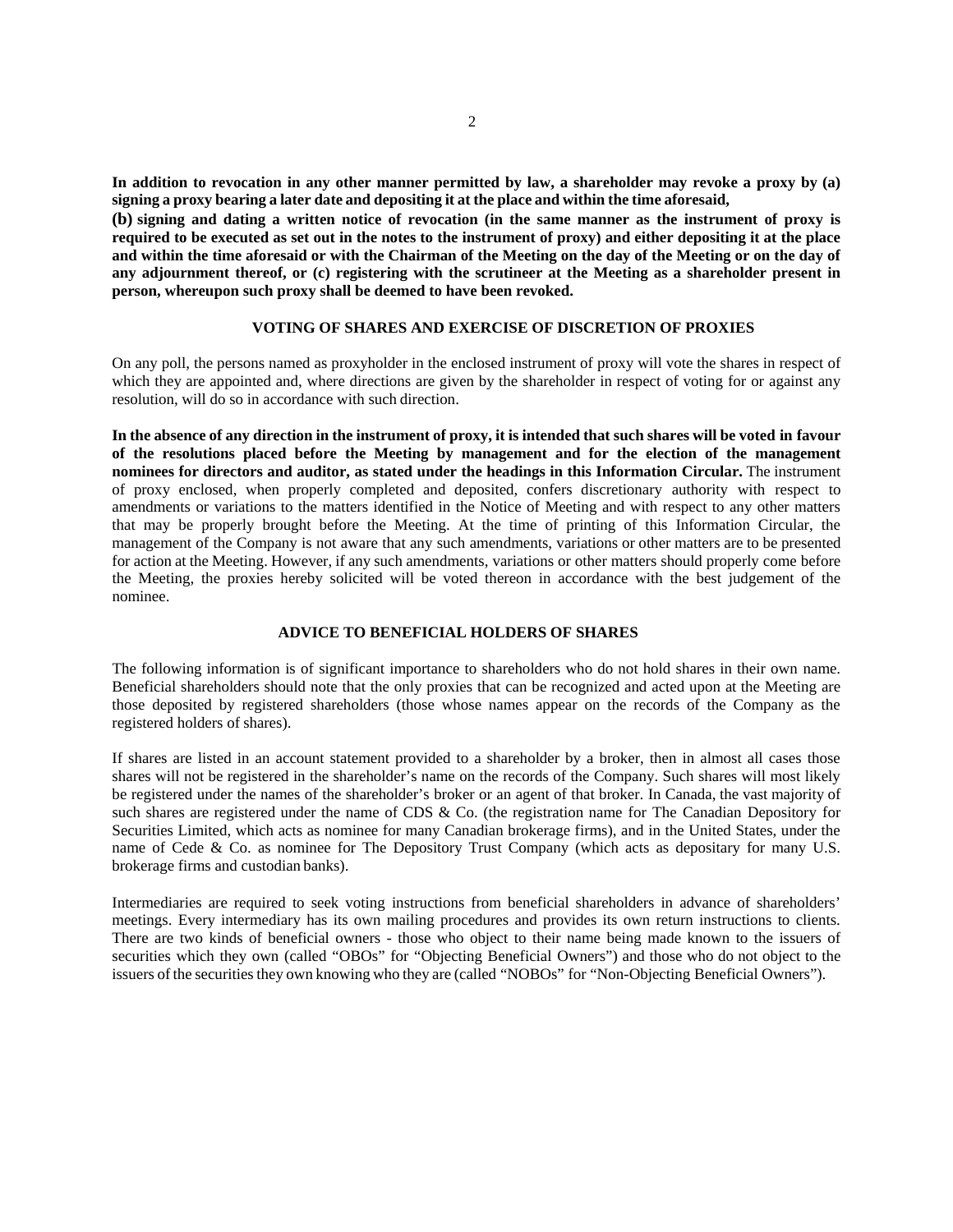The Company is taking advantage of the provisions of National Instrument 54-101 of the Canadian Securities Administrators, which permit it to directly deliver proxy-related materials to its NOBOs. As a result NOBOs can expect to receive a scannable Voting Instruction Form (a "VIF") from Olympia Trust. These VIFs are to be completed and returned to Olympia Trust in the envelope provided or by facsimile. In addition, Olympia Trust provides both telephone and internet voting options, as described in the VIF. Olympia Trust will tabulate the results of the VIFs received from NOBOs and will provide appropriate instructions with respect to the shares represented by the VIFs they receive.

These securityholder materials are being sent to both registered and certain non-registered owners of the securities of the Company. If you are a non-registered owner and the Company or its agent has sent these materials directly to you, your name and address and information about your holdings of securities have been obtained in accordance with applicable securities regulatory requirements from the intermediary holding shares on your behalf.

By choosing to send these materials to you directly, the Company (and not the intermediary holding on your behalf) has assumed responsibility for delivering these materials to you and executing your proper voting instructions. Please return your voting instructions by completing and returning the enclosed VIF in accordance with the instructions contained in the VIF.

Beneficial shareholders who are OBOs will not receive the materials unless their intermediary assumes the costs of delivery. In the event that voting instructions are requested from OBOs, such instructions will typically be sought by the shareholder receiving either a form of proxy or a voting instruction form. If a form of proxy is supplied to you by your broker, it will be similar to the proxy provided to registered shareholders by the Company. However, its purpose is limited to instructing the intermediary on how to vote on your behalf. Most brokers now delegate responsibility for obtaining instructions from clients to Broadridge Financial Solutions, Inc. ("Broadridge") in Canada and the United States. Broadridge obtains voting instructions by mailing a voting instruction form (the "Broadridge VIF") which appoints the same persons as the Company's proxy to represent you at the Meeting. You have the right to appoint a person (who need not be a beneficial shareholder of the Company), other than the persons designated in the Broadridge VIF, to represent you at the Meeting. To exercise this right, you should insert the name of the desired representative in the blank space provided in the Broadridge VIF. The completed Broadridge VIF must then be returned to Broadridge by mail or facsimile or given to Broadridge by phone or over the internet, in accordance with Broadridge's instructions. Broadridge then tabulates the results of all instructions received and provides appropriate instructions respecting the voting of shares to be represented at the Meeting.

If you plan to vote in person at the Meeting:

- nominate yourself as the appointee to attend and vote at the Meeting by printing your name in the space provided on the enclosed voting instruction form. Your vote will be counted at the Meeting so do NOT complete the voting instructions on the form;
- sign and return the form, following the instructions provided by your nominee; and
- register with the Scrutineer when you arrive at the Meeting.

You may also nominate yourself as appointee online, if available, by typing your name in the"Appointee" section on the electronic ballot.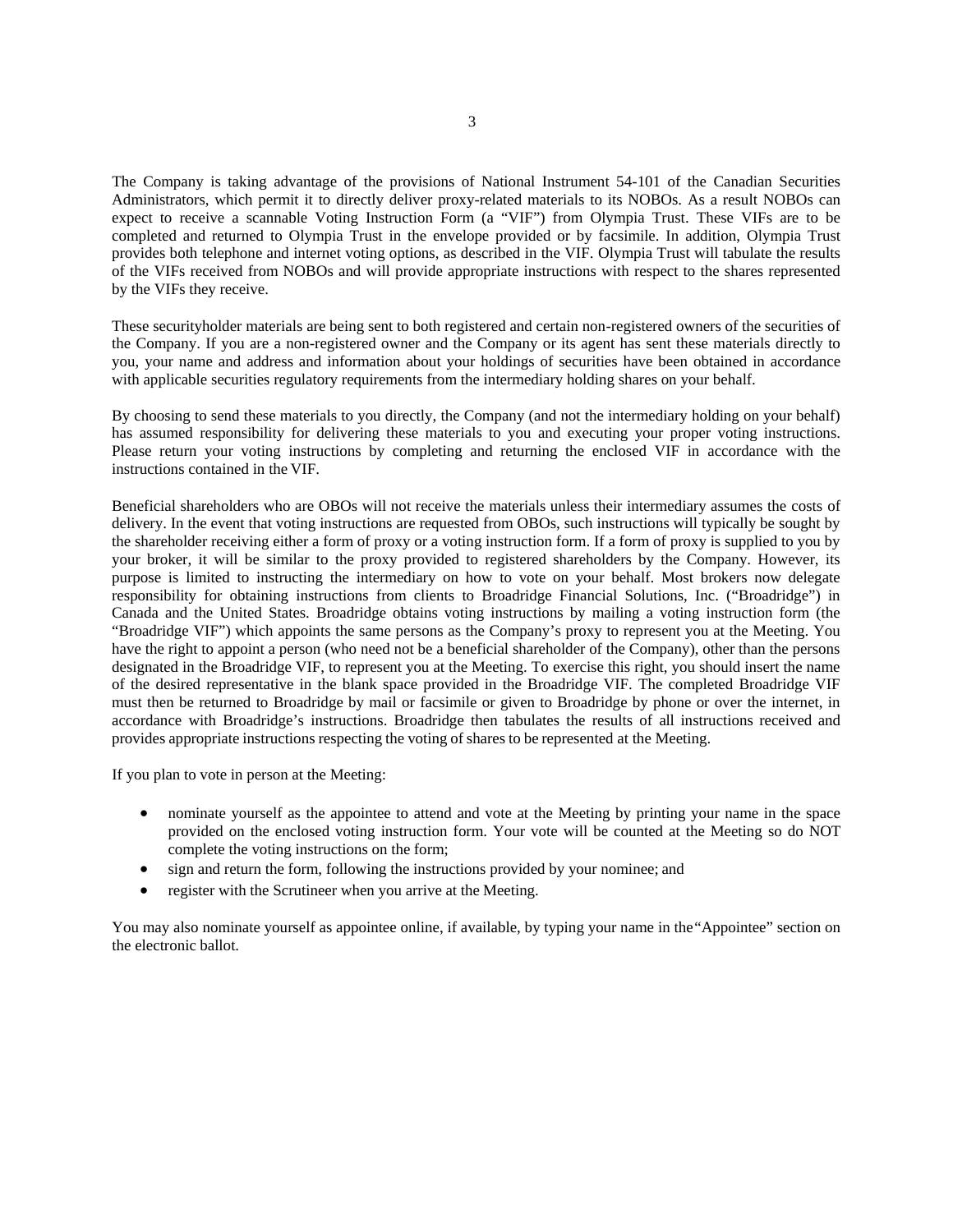If you bring your voting instruction form to the Meeting, your vote will not count. Your vote can only be counted if you have completed, signed and returned your voting instruction form in accordance with the instructions above and attend the Meeting and vote in person.

### **VOTING SHARES AND PRINCIPAL HOLDERS THEREOF**

On August  $18<sup>th</sup>$ , 2021, 53,785,797 common shares without par value were issued and outstanding, each share carrying the right to one vote. At a general meeting of the Company, on a show of hands, every shareholder present in person has one vote and, on a poll, every shareholder has one vote for each share of which he is the holder.

Only shareholders of record at the close of business on August  $18<sup>th</sup>$ , 2021, will be entitled to have their shares voted at the Meeting or any adjournment thereof.

To the knowledge of the directors and executive officers of the Company, no person beneficially owns or controls or directs, directly or indirectly, shares carrying more than l0% of the voting rights attached to all outstanding shares of the Company.

## **INTEREST OF CERTAIN PERSONS OR COMPANIES IN MATTERS TO BE ACTED UPON**

Other than as disclosed elsewhere in this Information Circular, none of the directors or executive officers of the Company, no proposed nominee for election as a director of the Company, none of the persons who have been directors or executive officers of the Company since the commencement of the Company's last completed financial year and no associate or affiliate of any of the foregoing persons has any material interest, direct or indirect, by way of beneficial ownership of securities or otherwise, in any matter to be acted upon at the Meeting.

#### **INTEREST OF INFORMED PERSONS IN MATERIAL TRANSACTIONS**

For the purposes of this Information Circular, "informed person" means:

- (a) a director or executive officer of the Company;
- (b) a director or executive officer of a person or company that is itself an informed person or subsidiary of the Company;
- (c) any person or company who beneficially owns, directly or indirectly, voting securities of the Company or who exercises control or direction over voting securities of the Company, or a combination of both, carrying more than 10% of the voting rights attached to all outstanding voting securities of the Company, other than voting securities held by the person or company as underwriter in the course of a distribution; and
- (d) the Company if it has purchased, redeemed or otherwise acquired any of its own securities, for so long as it holds any of its securities.

Other than as disclosed elsewhere in this Information Circular, no informed person, no proposed director of the Company and no associate or affiliate of any such informed person or proposed director, has any material interest, direct or indirect, in any material transaction since the commencement of the Company's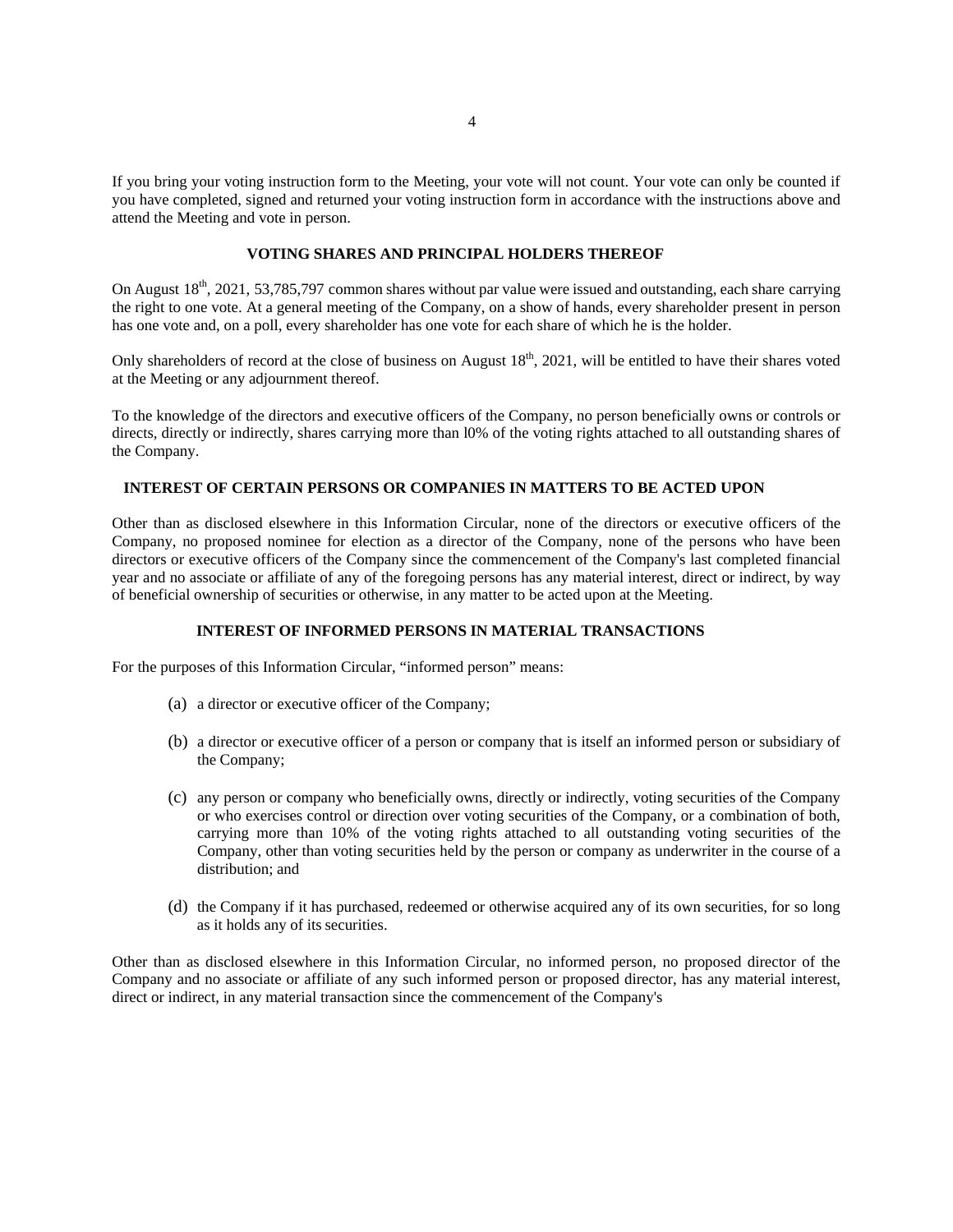last completed financial year or in any proposed transaction, which, in either case, has materially affected or will materially affect the Company or any of its subsidiaries.

### **STATEMENT OF EXECUTIVE COMPENSATION**

#### **Definitions**

For the purpose of this Information Circular:

"**CEO**" means each individual who, in respect of the Company, during any part of the most recently completed financial year, served as chief executive officer, including an individual performing functions similar to a chief executive officer;

"**CFO**" means each individual who, in respect of the Company, during any part of the most recently completed financial year, served as chief financial officer, including an individual performing functions similar to a chief financial officer;

"**compensation securities**" includes stock options, convertible securities, exchangeable securities and similar instruments, including stock appreciation rights, deferred share units and restricted stock units, granted or issued by the Company or any of its subsidiaries for services provided or to be provided, directly or indirectly, to the Company or any of its subsidiaries;

"**Named Executive Officer**" or "**NEO**" means each of the following individuals:

- (a) a CEO;
- (b) a CFO;
- (c) in respect of the Company and its subsidiaries, the most highly compensated executive officer, other than the CEO and the CFO, at the end of the most recently completed financial year whose total compensation exceeded \$150,000, calculated as prescribed, for that financial year;
- (d) each individual who would be a Named Executive Officer under paragraph (c) but for the fact that the individual was not an executive officer of the Company, and was not acting in a similar capacity, at the end of that financial year.

#### **External Management Contracts**

Alberto Orozco, Capitan's CEO, is not an employee of Capitan, but derive his compensation indirectly through a consulting agreement as described in the following.

Pursuant to a consulting agreement dated August 1, 2020, between Capitan and Alberto Orozco, Mr. Orozco supplies his services as Capitan's CEO for a monthly fee of \$12,500.

### **Stock Options and Other Compensation Securities**

Particulars of compensation securities granted or issued to each NEO and director in the most recently completed financial year for services provided or to be provided, directly or indirectly, to the Company or any of its subsidiaries is set out in the table below: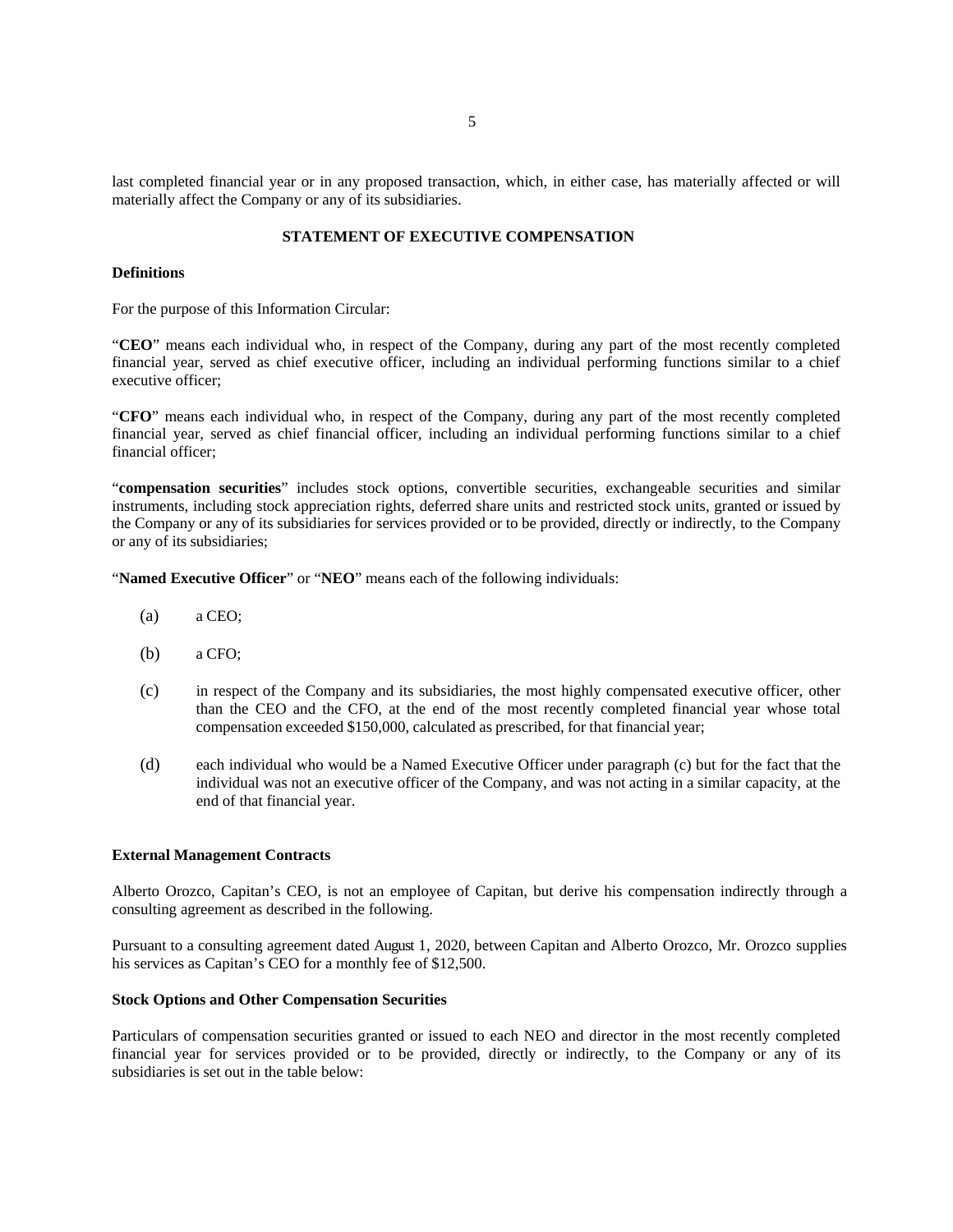| O                                                       |                            |                                                                                                                                         |                                                                                                                                                        |                                                                                                                       |                                                                                                                       |                                                                                                                       |                                                                                                                                                        |  |
|---------------------------------------------------------|----------------------------|-----------------------------------------------------------------------------------------------------------------------------------------|--------------------------------------------------------------------------------------------------------------------------------------------------------|-----------------------------------------------------------------------------------------------------------------------|-----------------------------------------------------------------------------------------------------------------------|-----------------------------------------------------------------------------------------------------------------------|--------------------------------------------------------------------------------------------------------------------------------------------------------|--|
| <b>COMPENSATION SECURITIES</b>                          |                            |                                                                                                                                         |                                                                                                                                                        |                                                                                                                       |                                                                                                                       |                                                                                                                       |                                                                                                                                                        |  |
| <b>Name and</b><br><b>Position</b>                      | <b>Type of</b><br>security | <b>Number of</b><br>compensation<br>securities,<br>number of<br>underlying<br>securities,<br>and<br>compensation percentage of<br>class | Date of issue<br>or grant                                                                                                                              | Issue,<br>conversion<br>or exercise<br>price<br>\$)                                                                   | <b>Closing price</b><br>of security or<br>underlying<br>security on<br>date of grant<br>\$)                           | <b>Closing price</b><br>of security or<br>underlying<br>security at year<br>end<br>\$)                                | <b>Expiry date</b><br>\$)                                                                                                                              |  |
| <b>Alberto Orozco</b><br>President, CEO<br>and Director | Stock<br>Options           | 41,504<br>1,000,000                                                                                                                     | 2020-08-14<br>2020-09-08                                                                                                                               | \$0.10<br>\$0.25                                                                                                      | \$0.10<br>\$0.25                                                                                                      | \$0.10<br>\$0.25                                                                                                      | 2024-08-14<br>2025-09-08                                                                                                                               |  |
| <b>Robert J. Scott</b><br><b>CFO</b>                    | <b>Stock</b><br>Options    | 32,425<br>15,564<br>250,000                                                                                                             | 2020-08-14<br>2020-08-14<br>2020-09-08                                                                                                                 | \$0.385<br>\$0.270<br>\$0.250                                                                                         | \$0.385<br>\$0.270<br>\$0.250                                                                                         | \$0.385<br>\$0.270<br>\$0.250                                                                                         | 2021-12-16<br>2022-11-03<br>2025-09-08                                                                                                                 |  |
| <b>John-Mark</b><br><b>Staude</b><br>Director           | <b>Stock</b><br>Options    | 19,455<br>45,395<br>12,970<br>25,940<br>15,564<br>15,564<br>12,970<br>25,940<br>12,970<br>38,910<br>400,000                             | 2020-08-14<br>2020-08-14<br>2020-08-14<br>2020-08-14<br>2020-08-14<br>2020-08-14<br>2020-08-14<br>2020-08-14<br>2020-08-14<br>2020-08-14<br>2020-09-08 | \$0.135<br>\$0.135<br>\$0.385<br>\$0.385<br>\$0.270<br>\$0.270<br>\$0.155<br>\$0.155<br>\$0.100<br>\$0.100<br>\$0.250 | \$0.135<br>\$0.135<br>\$0.385<br>\$0.385<br>\$0.270<br>\$0.270<br>\$0.155<br>\$0.155<br>\$0.100<br>\$0.100<br>\$0.250 | \$0.135<br>\$0.135<br>\$0.385<br>\$0.385<br>\$0.270<br>\$0.270<br>\$0.155<br>\$0.155<br>\$0.100<br>\$0.100<br>\$0.250 | 2021-01-07<br>2021-01-07<br>2021-12-16<br>2021-12-16<br>2022-11-03<br>2022-11-03<br>2024-01-08<br>2024-01-08<br>2024-11-15<br>2024-11-15<br>2025-09-08 |  |
| <b>Arturo Bonillas</b><br>Director                      | <b>Stock</b><br>Options    | 100,000                                                                                                                                 | 2020-09-08                                                                                                                                             | \$0.250                                                                                                               | \$0.250                                                                                                               | \$0.250                                                                                                               | 2025-09-08                                                                                                                                             |  |

 $\overline{a}$ 

(1) Of these stock options, Mr. Orozco, received, in his capacity as CEO of Capitan, 1,000,000 stock options, vesting 25% every 12 months from the date of grant

At the end of the most recently completed financial year, the Company's NEOs and directors held the stock options set forth in the following.

| <b>Type of</b><br>Name and  | Number of<br>compensation<br>securities,<br>number of<br>underlying<br>securities,<br>and<br>compensation percentage of | Date of issue | Issue,<br>conversion<br>or exercise<br>price | <b>Closing price</b><br>of security or<br>underlying<br>security on<br>date of grant | <b>Closing price</b><br>of security or<br>underlying<br>security at year<br>end | <b>Expiry date</b> |
|-----------------------------|-------------------------------------------------------------------------------------------------------------------------|---------------|----------------------------------------------|--------------------------------------------------------------------------------------|---------------------------------------------------------------------------------|--------------------|
| <b>Position</b><br>security | class                                                                                                                   | or grant      | \$)                                          | \$)                                                                                  | \$)                                                                             | \$)                |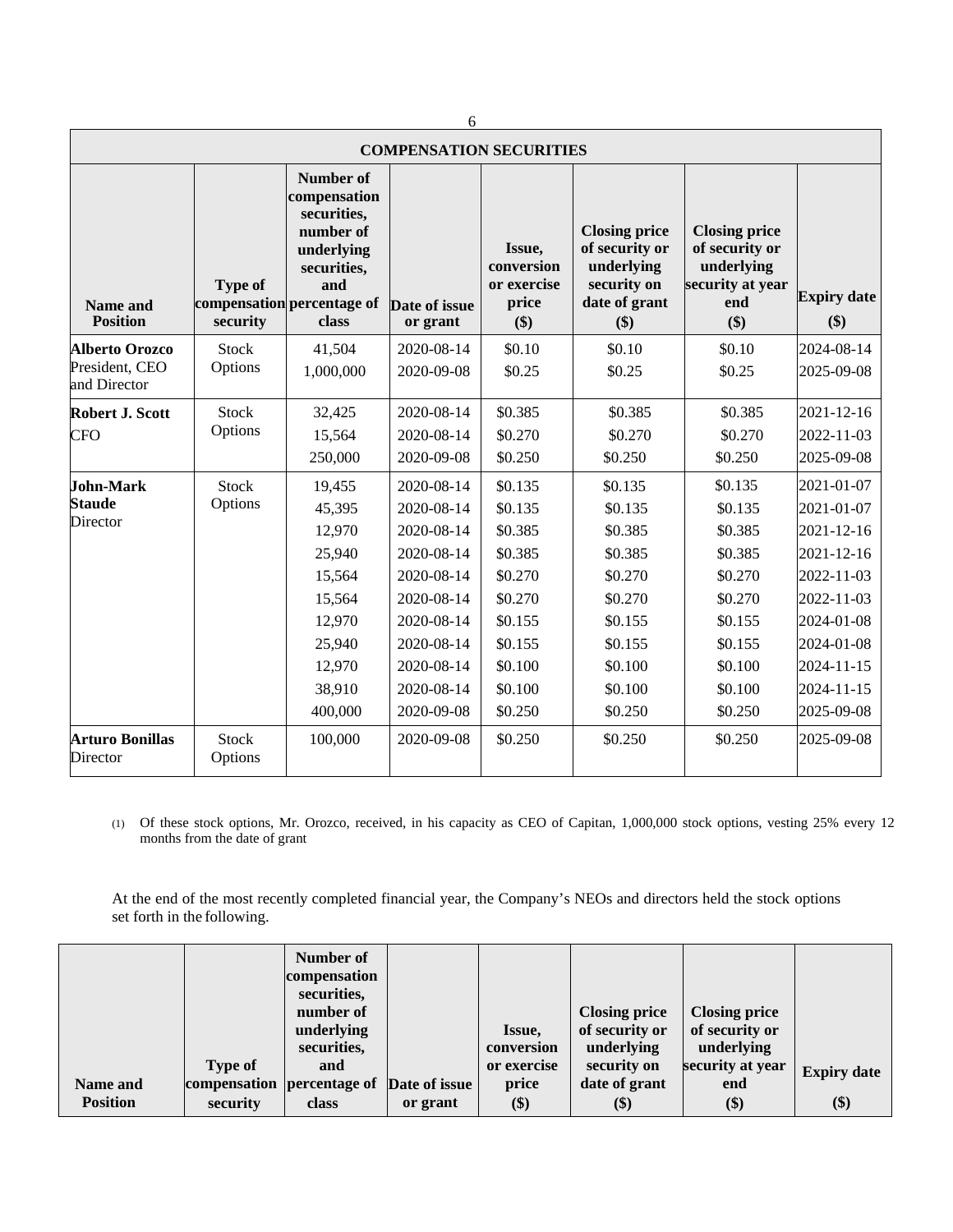| <b>Name and</b><br><b>Position</b>                      | <b>Type of</b><br>compensation<br>security                                                                                                                                                                                                                                                   | Number of<br>compensation<br>securities,<br>number of<br>underlying<br>securities,<br>and<br>percentage of<br>class | $\tau$<br>Date of issue<br>or grant                                                                                                                    | Issue,<br>conversion<br>or exercise<br>price<br>\$)                                                                   | <b>Closing price</b><br>of security or<br>underlying<br>security on<br>date of grant<br>\$)                           | <b>Closing price</b><br>of security or<br>underlying<br>security at year<br>end<br>\$)                                | <b>Expiry date</b><br>$($ \$)                                                                                                                                |
|---------------------------------------------------------|----------------------------------------------------------------------------------------------------------------------------------------------------------------------------------------------------------------------------------------------------------------------------------------------|---------------------------------------------------------------------------------------------------------------------|--------------------------------------------------------------------------------------------------------------------------------------------------------|-----------------------------------------------------------------------------------------------------------------------|-----------------------------------------------------------------------------------------------------------------------|-----------------------------------------------------------------------------------------------------------------------|--------------------------------------------------------------------------------------------------------------------------------------------------------------|
| <b>Alberto Orozco</b><br>President, CEO<br>and Director | <b>Stock Options</b><br><b>Stock Options</b>                                                                                                                                                                                                                                                 | 41,504<br>1,000,000                                                                                                 | 2020-08-14<br>2020-09-08                                                                                                                               | \$0.10<br>\$0.25                                                                                                      | \$0.10<br>\$0.25                                                                                                      | \$0.10<br>\$0.25                                                                                                      | 2024-08-14<br>2025-09-08                                                                                                                                     |
| Robert J. Scott<br><b>CFO</b>                           | <b>Stock Options</b><br><b>Stock Options</b><br><b>Stock Options</b>                                                                                                                                                                                                                         | 32,425<br>15,564<br>250,000                                                                                         | 2020-08-14<br>2020-08-14<br>2020-09-08                                                                                                                 | \$0.385<br>\$0.270<br>\$0.250                                                                                         | \$0.385<br>\$0.270<br>\$0.250                                                                                         | \$0.385<br>\$0.270<br>\$0.250                                                                                         | 2021-12-16<br>2022-11-03<br>2025-09-08                                                                                                                       |
| <b>John-Mark</b><br><b>Staude</b><br>Director           | <b>Stock Options</b><br><b>Stock Options</b><br><b>Stock Options</b><br><b>Stock Options</b><br><b>Stock Options</b><br><b>Stock Options</b><br><b>Stock Options</b><br><b>Stock Options</b><br><b>Stock Options</b><br><b>Stock Options</b><br><b>Stock Options</b><br><b>Stock Options</b> | 19,455<br>45,395<br>12,970<br>25,940<br>15,564<br>15,564<br>12,970<br>25,940<br>12,970<br>38,910<br>400,000         | 2020-08-14<br>2020-08-14<br>2020-08-14<br>2020-08-14<br>2020-08-14<br>2020-08-14<br>2020-08-14<br>2020-08-14<br>2020-08-14<br>2020-08-14<br>2020-09-08 | \$0.135<br>\$0.135<br>\$0.385<br>\$0.385<br>\$0.270<br>\$0.270<br>\$0.155<br>\$0.155<br>\$0.100<br>\$0.100<br>\$0.250 | \$0.135<br>\$0.135<br>\$0.385<br>\$0.385<br>\$0.270<br>\$0.270<br>\$0.155<br>\$0.155<br>\$0.100<br>\$0.100<br>\$0.250 | \$0.135<br>\$0.135<br>\$0.385<br>\$0.385<br>\$0.270<br>\$0.270<br>\$0.155<br>\$0.155<br>\$0.100<br>\$0.100<br>\$0.250 | 2021-01-07<br>2021-01-07<br>2021-12-16<br>2021-12-16<br>2022-11-03<br>2022-11-03<br>2024-01-08<br>2024-01-08<br>$2024 - 11 - 15$<br>2024-11-15<br>2025-09-08 |
| <b>Arturo Bonillas</b><br>Director                      | <b>Stock Options</b>                                                                                                                                                                                                                                                                         | 100,000                                                                                                             | 2020-09-08                                                                                                                                             | \$0.250                                                                                                               | \$0.250                                                                                                               | \$0.250                                                                                                               | 2025-09-08                                                                                                                                                   |

No compensation securities were re-priced, cancelled or replaced, extended or otherwise materially modified during the most recently completed financial year.

# **Exercise of Compensation Securities by Directors and NEO's**

Particulars of compensation securities exercised by each NEO and director in the most recently completed financial year is set out in the table below: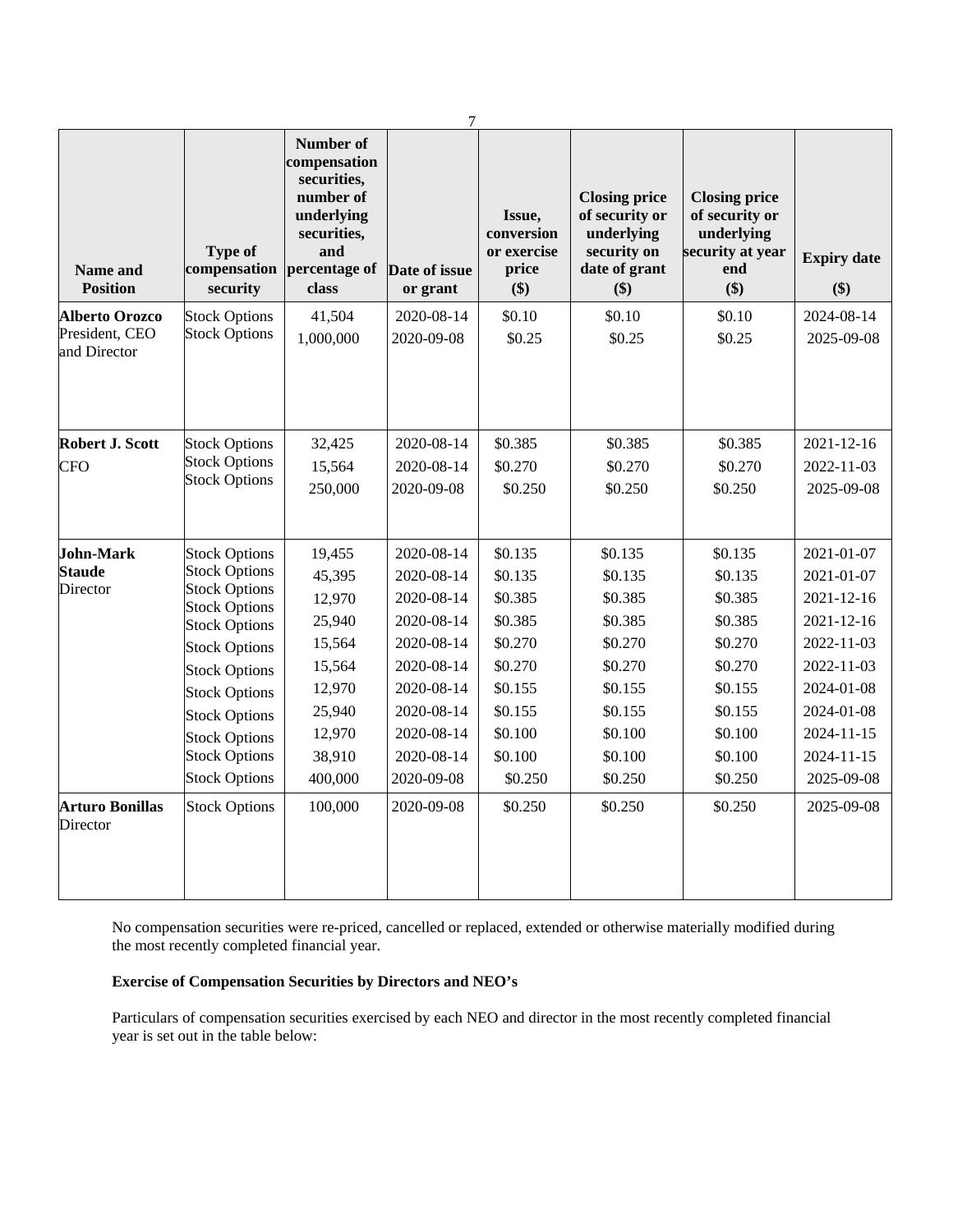| <b>Name</b><br>and<br><b>Position</b> | <b>Type of</b><br>compensatio<br>$\mathbf n$<br>security | <b>Number</b><br>of<br>underlyin<br>g<br>securities<br>exercised | <b>Exercise</b><br>price per<br>security<br>\$) | Date<br>of<br>exercis<br>e<br>\$) | <b>Closing price</b><br>per security<br>on date of<br>exercise<br>\$) | <b>Difference</b><br>between exercise<br>price and closing<br>price on date of<br>exercise<br>\$) | <b>Total value</b><br>on exercise<br>date<br>\$) |
|---------------------------------------|----------------------------------------------------------|------------------------------------------------------------------|-------------------------------------------------|-----------------------------------|-----------------------------------------------------------------------|---------------------------------------------------------------------------------------------------|--------------------------------------------------|
| Alberto Orozco<br>CEO, Director       | N/A                                                      | N/A                                                              | N/A                                             | N/A                               | N/A                                                                   | N/A                                                                                               | N/A                                              |
| Robert J. Scott<br><b>CFO</b>         | N/A                                                      | N/A                                                              | N/A                                             | N/A                               | N/A                                                                   | N/A                                                                                               | N/A                                              |
| John-Mark Staude<br>Director          | N/A                                                      | N/A                                                              | N/A                                             | N/A                               | N/A                                                                   | N/A                                                                                               | N/A                                              |
| Arturo Bonillas<br>Director           | N/A                                                      | N/A                                                              | N/A                                             | N/A                               | N/A                                                                   | N/A                                                                                               | N/A                                              |

### **Stock Option Plans and Other Incentive Plans**

#### *Stock Option Plan*

The Company has adopted a rolling stock option plan (the "Stock Option Plan") enabling the directors to grant options to employees, directors and officers of the Company and persons providing ongoing services to the Company. The policies of the TSX Venture Exchange (the "Exchange") state that rolling stock option plans must receive shareholder approval upon initial adoption and thereafter yearly, at the Company's Annual General Meeting.

The purpose of the Stock Option Plan is to attract, retain and motivate management, staff, consultants and other qualified individuals by providing them with the opportunity, through share options, to acquire a proprietary interest in the Company and benefit from its growth. The material features of the Stock Option Plan are as follows:

- 1. the Stock Option Plan is administered by the Company's Board of Directors or, if the Board so designates, a committee of the Board appointed to administer the plan;
- 2. options granted under the Stock Option Plan are non-assignable and may be granted for a term not exceeding that permitted by the Exchange, currently limited to ten years;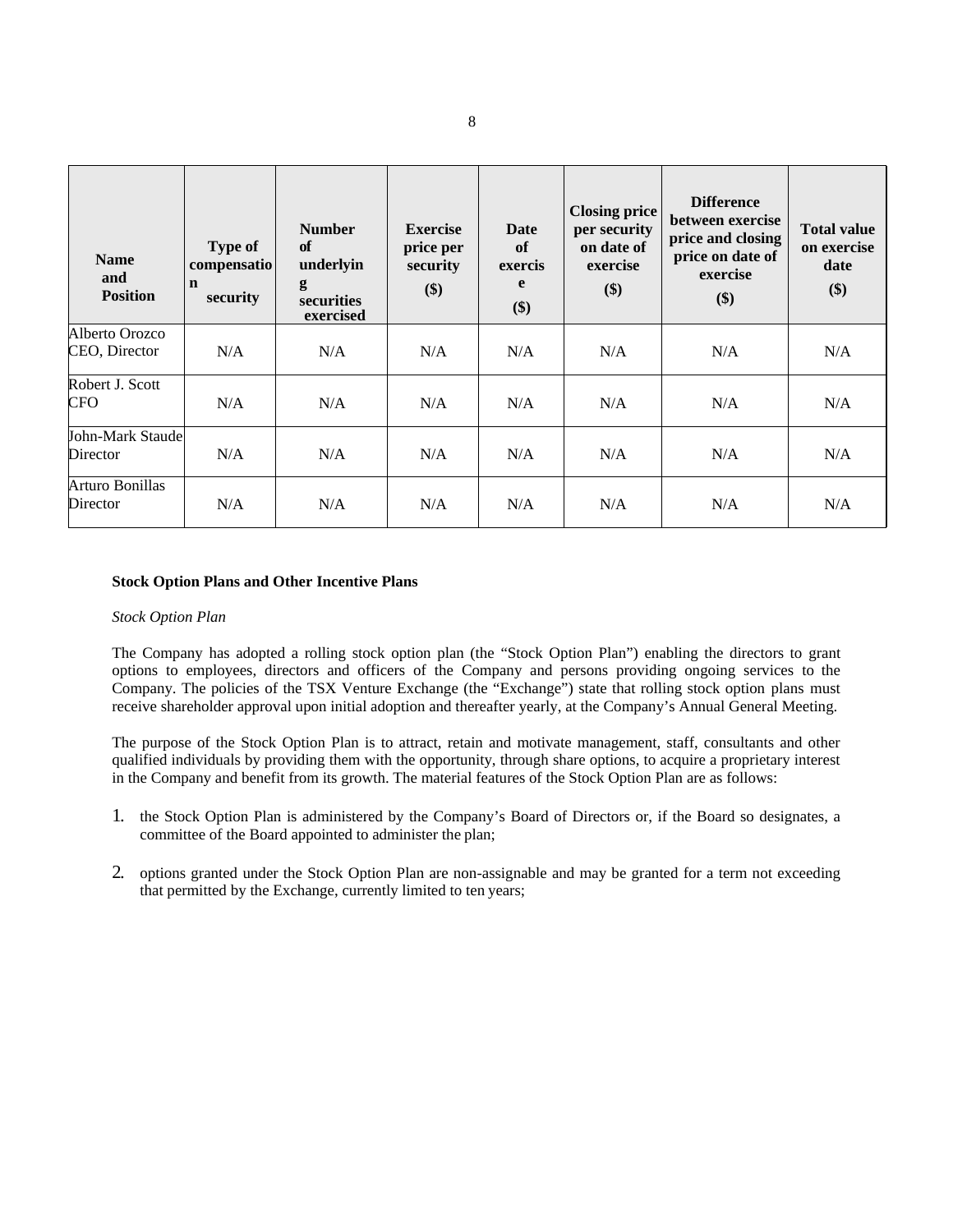- 3. the maximum number of shares in respect of which options may be outstanding under the Stock Option Plan at any time is equivalent to 10% of the issued and outstanding shares of the Company (the "Outstanding Shares") at that time, less the number of shares, if any, subject to options outstanding under any prior stock option plan, and less the number of shares that remain unissued, from time to time;
- 4. upon an optionee ceasing to hold any position with the Company that would qualify a person to receive an option under the terms of the Stock Option Plan, the optionee's option shall terminate upon the expiry of such reasonable period of time following termination as has been fixed by the plan administrator. Also, an option granted under the Stock Option Plan will terminate one year following the death of the optionee. These provisions do not have the effect of extending the term of an option that would have expired earlier in accordance with its terms, and do not apply to any portion of an option which had not vested at the time of death or other termination;
- 5. as long as required by Exchange policy, no one individual may receive options on more than 5% of the Outstanding Shares in any 12 month period, the insiders as a group may not receive options on a number of shares exceeding 10% of the Outstanding Shares in any 12 month period, no one consultant may receive options on more than 2% of the Outstanding Shares in any 12 month period, and options granted to persons employed to provide investor relations services may not exceed, in the aggregate, 2% of the Outstanding Shares in any 12 month period and must vest in stages over a minimum period of 12 months;
- 6. the exercise price of options is subject to the discretion of the plan administrator, provided however that options may not be granted at prices that are less than the Discounted Market Price as defined in Exchange policy. Discounted Market Price generally means, subject to certain exceptions, the most recent closing price of the Company's shares on the Exchange, less a discount of from 15% to 25% depending on the trading value of the Company's shares;
- 7. any amendment of the terms of an option is subject to any required regulatory and shareholder approvals; and
- 8. options granted under the Stock Option Plan are not assignable, negotiable or otherwise transferable other than by will or the laws of descent and distribution and, subject to the terms of the Stock Option Plan, are exercisable only by the optionee and his legal heirs or personalrepresentatives.

The Stock Option Plan does not provide for any financial assistance or support to be provided to optionees by the Company or any affiliated entity of the Company to facilitate the purchase of shares under theplan.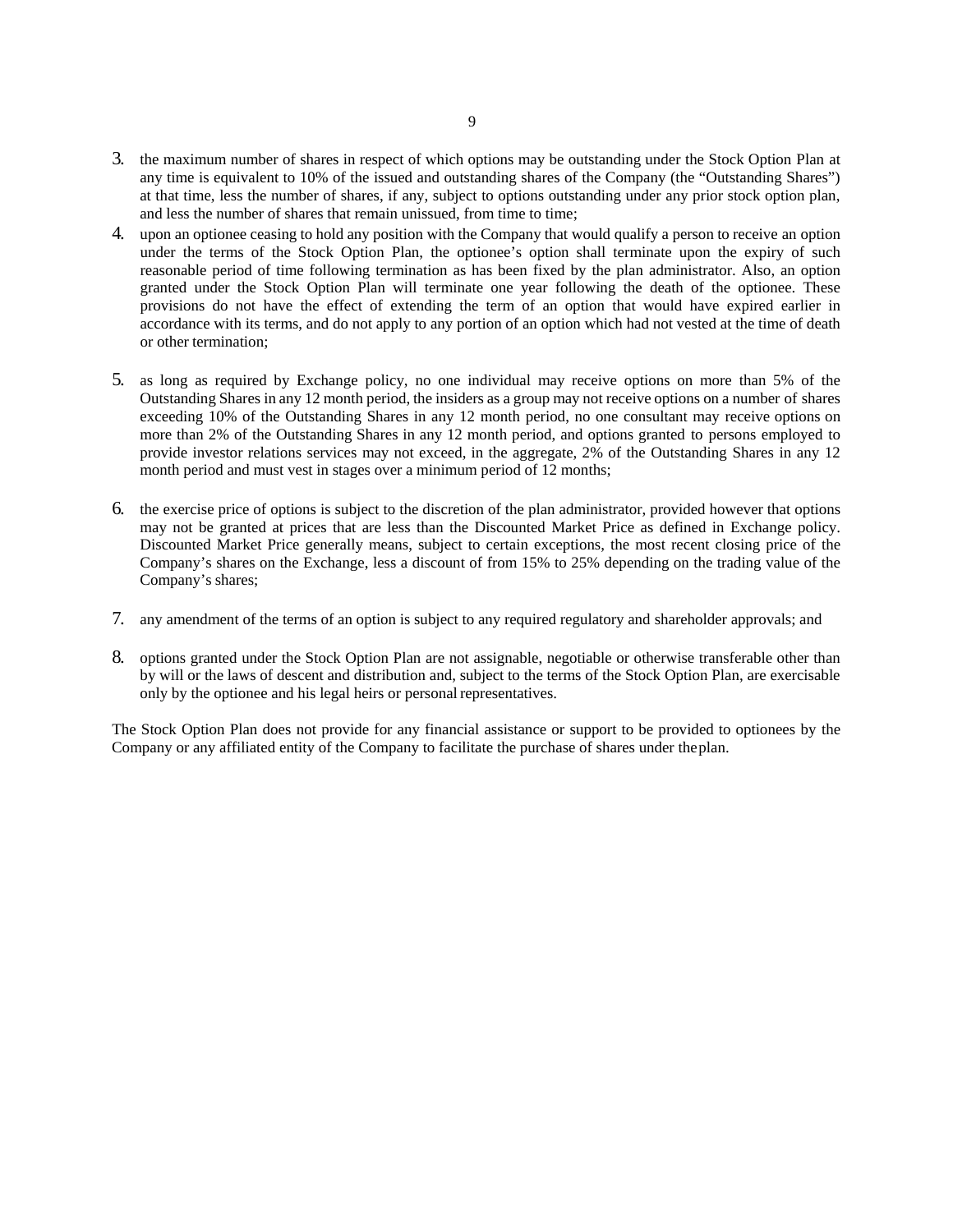#### **Employment, Consulting and Management Agreements**

Other than as disclosed under "External Management Contracts", no services were provided to the Company during the most recently completed financial year by a director or named executive officer, or any other party who provided services typically provided by a director or named executive officer, pursuant to any employment, consulting or management agreement between the Company and any other party, and the Company has no agreement or arrangement with any director, named executive officer or any other party with respect to any change of control of the Company or any severance, termination or constructive dismissal of any director, named executive officer or any other party, or any incremental payments triggered by any such change of control, severance, termination or constructive dismissal.

#### **Oversight and Description of Director and Named Executive Officer Compensation**

Compensation of the Company's Named Executive Officers and directors is determined by the full Board, based on the recommendations of the Compensation Committee. Compensation is determined based on factors considered relevant and appropriate, including the level of service provided, the background and expertise of the individual director or officer, amounts paid by other companies in similar industries at similar stages of development, and compensation levels necessary to attract, retain and develop management of a high calibre. Compensation is typically reviewed annually by the Compensation Committee and the Board, usually in the first fiscal quarter, but may also be reviewed on an ad hoc basis as the need arises.

The Company's compensation structure has two primary components, cash compensation and share-based compensation in the form of incentive stock options. Cash compensation has two components, base salary and bonuses.

The Company regards the strategic use of incentive stock options as a significant component of its compensation structure. In evaluating option grants issues, the Board evaluates a number of factors including, but not limited to: (i) the number of options already held by or issued to an individual; (ii) a fair balance between the number of options held by issued to an individual and those held by or issued to other directors or officers, in light of their responsibilities and objectives; and (iii) the value of the options (generally determined using a Black- Scholes analysis) as a component of the individual's overall compensation.

No significant events occurred during the most recently completed financial year that significantly affected compensation. While the Board considers amounts paid by other companies in similar industries atsimilar stages of development in determining compensation, no specifically selected peer group has been identified as a comparable. No significant changes were made to the Company's compensation policies since the commencement of the most recently completed financial year.

#### **CORPORATE GOVERNANCE**

#### **General**

"Corporate Governance" refers to the process and structure used to direct and manage the business and affairs of a corporation. The objective is to enhance shareholder value, including ensuring the financial viability of the business. Corporate governance processes and structures define the division of power among the shareholders, the board of directors and management, and establish ways to ensure accountability. They also take into account how the direction and management of the business will affect other stakeholders such as employees, customers, suppliers and communities.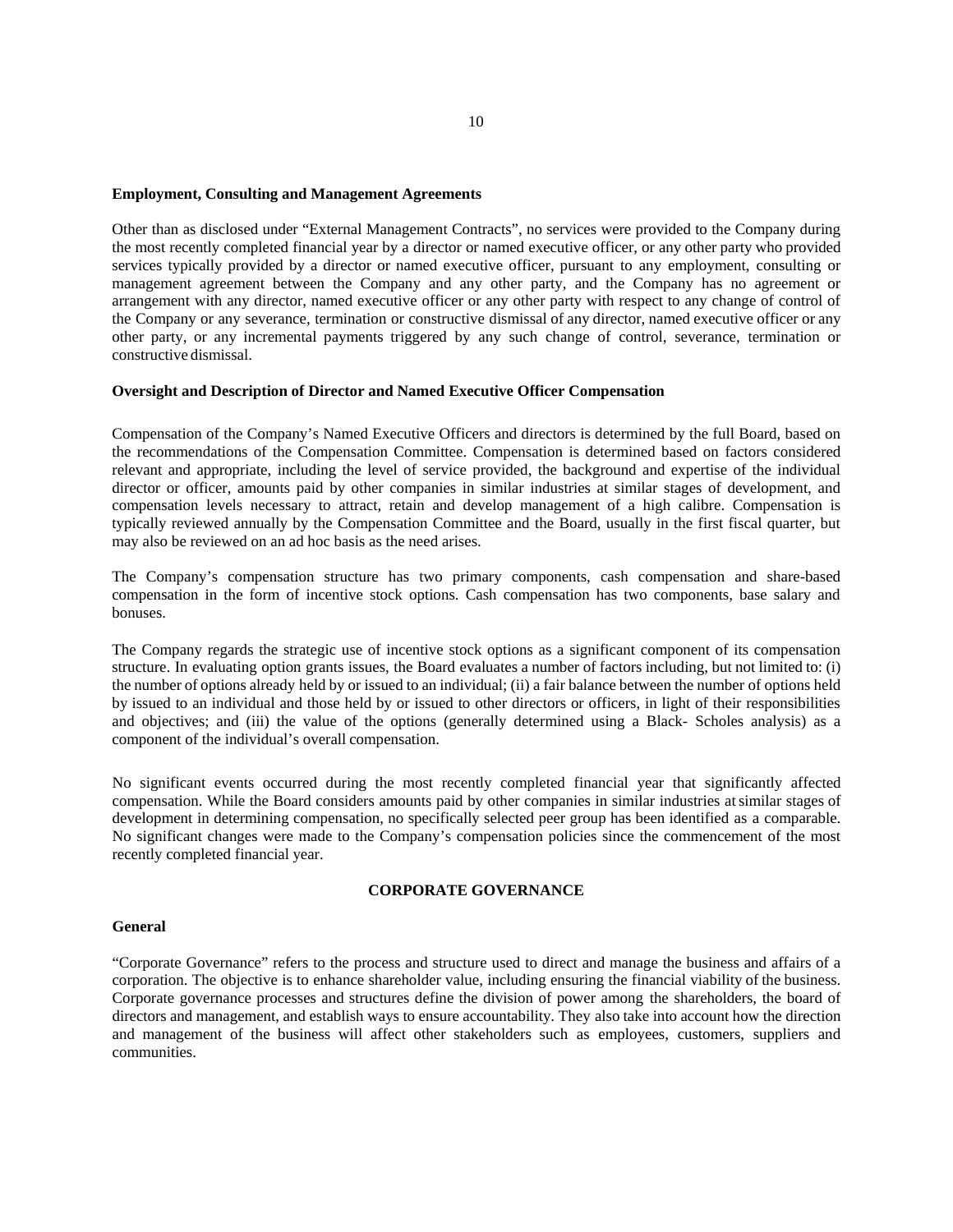11

The Canadian Securities Administrators have adopted two National Instruments, 58-201 *Corporate Governance Guidelines*("NI 58-201") and 58-101 *Disclosure of Corporate Governance Practices*("NI 58- 101").

NI 58-201 sets forth a set of guidelines or "best practices" for reporting issuers to consider when evaluating their own corporate governance practices. Recognizing that not all of the guidelines set forth in NI 58-201 will be appropriate for all companies, full implementation of the guidelines is not mandated by either NI 58-201 or the TSX Venture Exchange. NI 58-101 mandates the disclosure of the corporate governance practices actually implemented by a reporting company, in certain prescribed disclosure documents.

As the business of the Company is straightforward, the Company is at an early stage of development and its Board is relatively small, the Company's Corporate Governance practices are at an early stage of evolution. The following describes the Company's approach to corporate governance, in compliance with NI 58-101.

### **Board of Directors**

The Company's Board consists of a total of three directors, Alberto Orozco, John-Mark Staude, and Arturo Bonillas. Alberto Orozco is not independent in that he is the Chief Executive Officer of the Company. The other two directors are independent. Accordingly, the majority of the directors are independent.

### **Orientation and Continuing Education**

The Company does not have a formal process of orientation for new Board members. However, the Company does orient and educate new Board members by providing background information, conducting personal meetings and responding to questions, during the early stages of a new Board member's involvement with the Company.

The Company does not have a formal process of continuing education for directors. Generally, the Company expects that existing and new Board members will have a familiarity with the business of mineral exploration and development. Professional advisors may be invited to attend Board meetings, as needed. The Company also relies on the relatively straightforward nature of its business, and the established qualifications and expertise of its Board members.

#### **Nomination of Directors**

The Board does not have a Nominating Committee to identify new candidates for Board nomination. Potential candidates for appointment to the Board are considered by the Board as a whole, in reliance on the recommendations, qualifications and experience of its members. The Board recognizes that, in accordance with good corporate governance practices, it is desirable to appoint additional members who are independent, and gives weight to this consideration in its Board appointments.

#### **Compensation**

The Company's Board has a Compensation Committee consisting of Alberto Orozco, John-Mark Staude, and Arturo Bonillas. The Compensation Committee sets cash compensation for the Company's CEO and CFO. Stock options are set by the Compensation Committee and then granted by the full Board. Further particulars concerning the compensation of the Company's directors and officers are set forth under "Oversight and Description of Director and Named Executive Officer Compensation".

#### **Other Board Committees**

The Board has no committees other than its Audit Committee and Compensation Committee.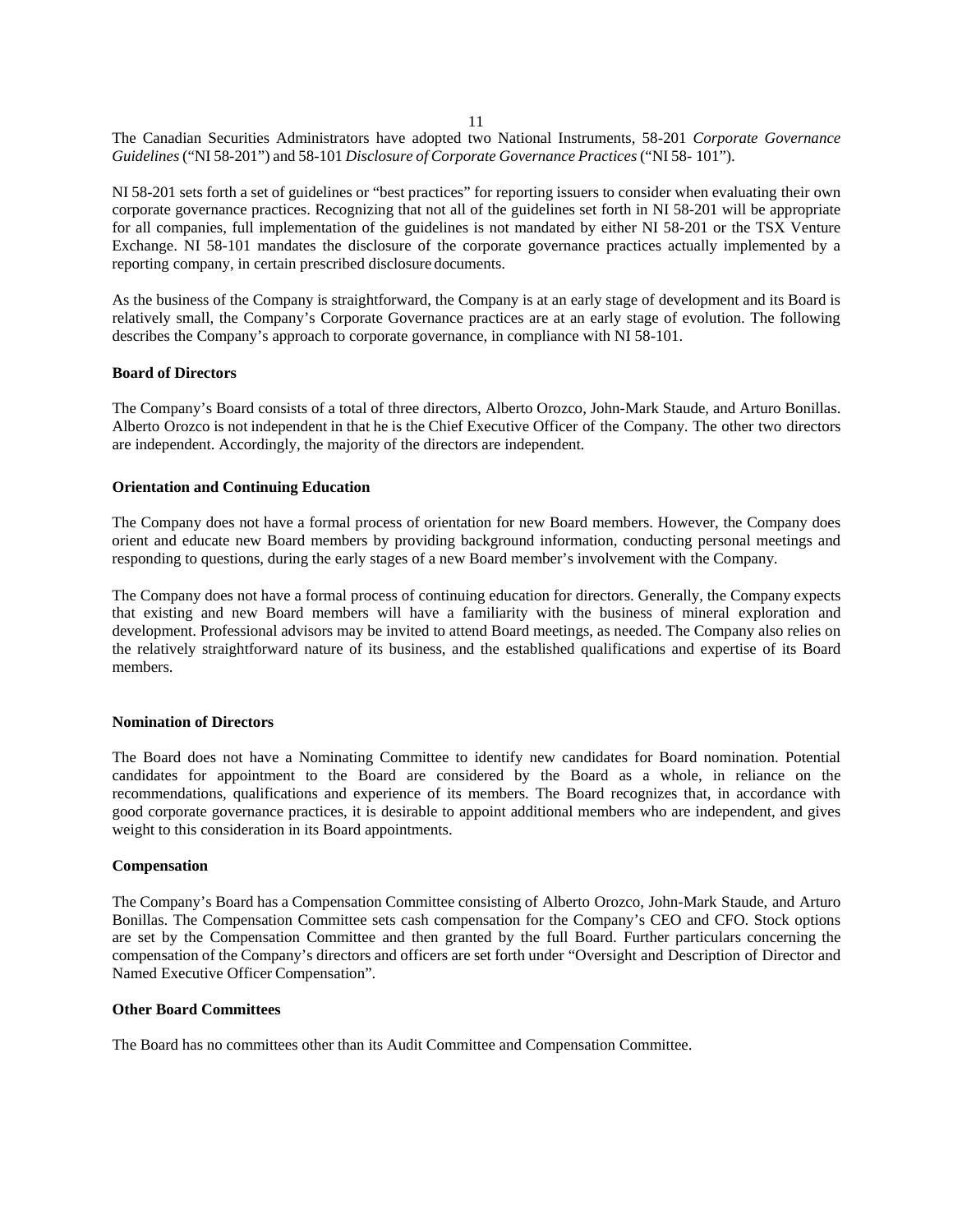#### **Assessments**

The Board has no specific procedures for regularly assessing the effectiveness and contribution of the Board, its committees or individual directors. As the business of the Company is relatively straightforward and its Board relatively small, it is expected that a significant lack of performance on the part of a committee or individual director would become readily apparent, and could be dealt with on a case-by-case basis. With respect to the Board as a whole, the Board monitors its performance on an ongoing basis, and as part of that process considers the overall performance of the Company and input from its shareholders.

## **SECURITIES AUTHORIZED FOR ISSUANCE UNDER EQUITY COMPENSATION PLANS**

The following table sets forth details of the Company's compensation plans under which equity securities of the Company are authorized for issuance at the end of the Company's most recently completed financial year.

| <b>Plan Category</b>                                            | Number of securities to<br>be issued upon exercise<br>of outstanding options,<br>warrants and rights | Weighted-average<br>exercise price of<br>outstanding options,<br>warrants and rights | <b>Number of securities</b><br>remaining available for<br>future issuance under<br>equity compensation plans |
|-----------------------------------------------------------------|------------------------------------------------------------------------------------------------------|--------------------------------------------------------------------------------------|--------------------------------------------------------------------------------------------------------------|
| Equity compensation<br>plans approved by                        |                                                                                                      |                                                                                      |                                                                                                              |
| securityholders                                                 | 3,090,824                                                                                            | \$0.24                                                                               | 3,090,824                                                                                                    |
| Equity compensation<br>plans not approved by<br>securityholders | Nil                                                                                                  | Nil                                                                                  | <b>Nil</b>                                                                                                   |
| Total                                                           | 3,090,824                                                                                            | \$0.29                                                                               | 3,090,824                                                                                                    |

(

### **INDEBTEDNESS OF DIRECTORS AND EXECUTIVE OFFICERS**

No executive officer, director, employee, former executive officer, former director, former employee, proposed nominee for election as a director, or associate of any such person has been indebted to the Company or its subsidiaries at any time since the commencement of the Company's last completed financial year. No guarantee, support agreement, letter of credit or other similar arrangement or understanding has been provided by the Company or its subsidiaries at any time since the beginning of the most recently completed financial year with respect to any indebtedness of any such person.

#### **AUDIT COMMITTEE AND RELATIONSHIP WITH AUDITOR**

National Instrument 52-110 of the Canadian Securities Administrators ("NI 52-110") requires the Company, as a venture issuer, to disclose annually in its Information Circular certain information concerning the constitution of its Audit Committee and its relationship with its independent auditor, as set forth in the following.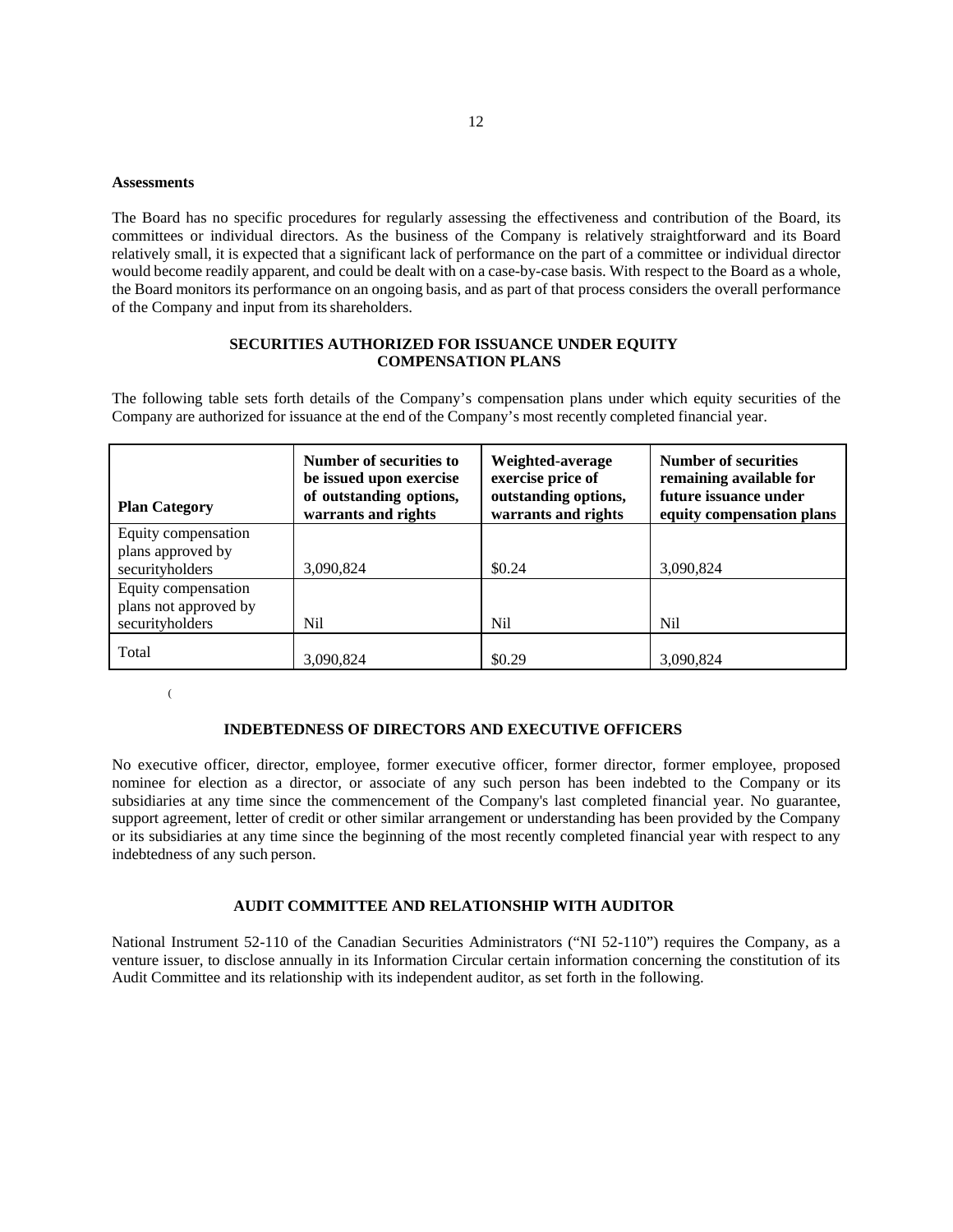The Company's Audit Committee is governed by an Audit Committee Charter. A copy of the Audit Committee Charter is attached as Schedule "A" to this Information Circular.

The Company's Audit Committee is comprised of three directors, Alberto Orozco, John-Mark Staude, and Arturo Bonillas. As defined in NI 52-110, all of the members of the Audit Committee are "independent". Also as defined in NI 52-110, all of the Audit Committee members are "financially literate". The experience of the Audit Committee members is set forth in the following.

#### **Alberto Orozco, Director**

Alberto Orozco holds an MSc from the University of Sonora, Mexico, in collaboration with Saint Mary's University in Canada. He was also a PhD candidate at Dalhousie University in Earth Science and his academic work was published in Tectonophysics. He also holds the LEAD Certificate in Corporate Innovation from Stanford Graduate School of Business. He has 15 years of experience in the mining industry having worked for Linear Gold Corp., Pediment Gold and more recently in Argonaut Gold with roles of increasing responsibility. He has held the roles of Country Manager, Director of Exploration and more recently Vice President of Corporate Affairs and Sustainability and has been involved in exploring, developing and permitting a number of +1M Oz gold deposits in Mexico including, Ixhuatán, San Antonio, La Colorada and San Agustín. Alberto has a technical background and is also experienced in leading institutional and government affairs. Mr. Orozco is currently the President of the Sonora Mining Cluster in Mexico.

#### **John-Mark Staude, Director**

John-Mark Staude holds a Ph.D. in economic geology and has over 20 years of diverse mining and exploration

experience in precious and base metals. He earned a Masters of Science from Harvard University in 1989 and a Ph.D. in economic geology from the University of Arizona in 1995. Mr. Staude held positions of increasing responsibility with a number of major international mining companies including Kennecott, BHP-Billiton, and most recently Teck Cominco. He also worked with smaller commodity-focused companies like Magma Copper Company and consulted to private investment groups. Mr. Staude's extensive Latin America mineral resource experience began in Mexico and then extended through South America. Recently, Mr. Staude has ventured into Europe and Asia initiating companies and managing successful exploration programs in Turkey, Romania and China. Mr. Staude has been successful in creating shareholder value through discoveries of gold and copper in Mexico, Peru and Turkey. He has located additional resources in known districts and helped convert discoveries into new mining operations. His technical and managerial experience spans more than 30 countries in diverse geologic environments. Through Riverside Resources, Mr. Staude will continue to build strong portfolios and profitable businesses through prospect generation, early stage partnering and drill discoveries.

### **Arturo Bonillas, Director**

Arturo Bonillas is an Industrial Engineer with over 40 years of experience in the Mexican mining industry and

extensive experience in all aspects of exploration, financing, building and operations. His knowledge and experience with international markets has helped solidify partnerships with long time shareholders and institutions, vested in the mining projects and ventures he has developed. During his 10 year tenure as President of Timmins Gold Corp. (now Alio Gold), he spearheaded the company's transition from one of exploration and development to a mid-tier gold producer, a crucial strategy in securing several years of positive reserve and resource growth, throughput and production. Prior to Timmins Gold, he was President and Co-Founder of Silvermex Resources Inc. for 3 years; General Manager (Latin America) for Continuum Resources Ltd. Overseeing the development of the San Jose del Progreso project in Oaxaca, Mexico (sold to Fortuna Silver Mines Inc); and has also had operational and financial roles with Compañía Minera de Cananea (owned by Grupo Mexico) and Minera de Real de Angeles (Placer Dome Inc./Empresas Frisco joint venture). Mr. Bonillas has in-depth knowledge and experience in corporate social responsibility and government relations, with an impeccable track record in community relations over the course of his career.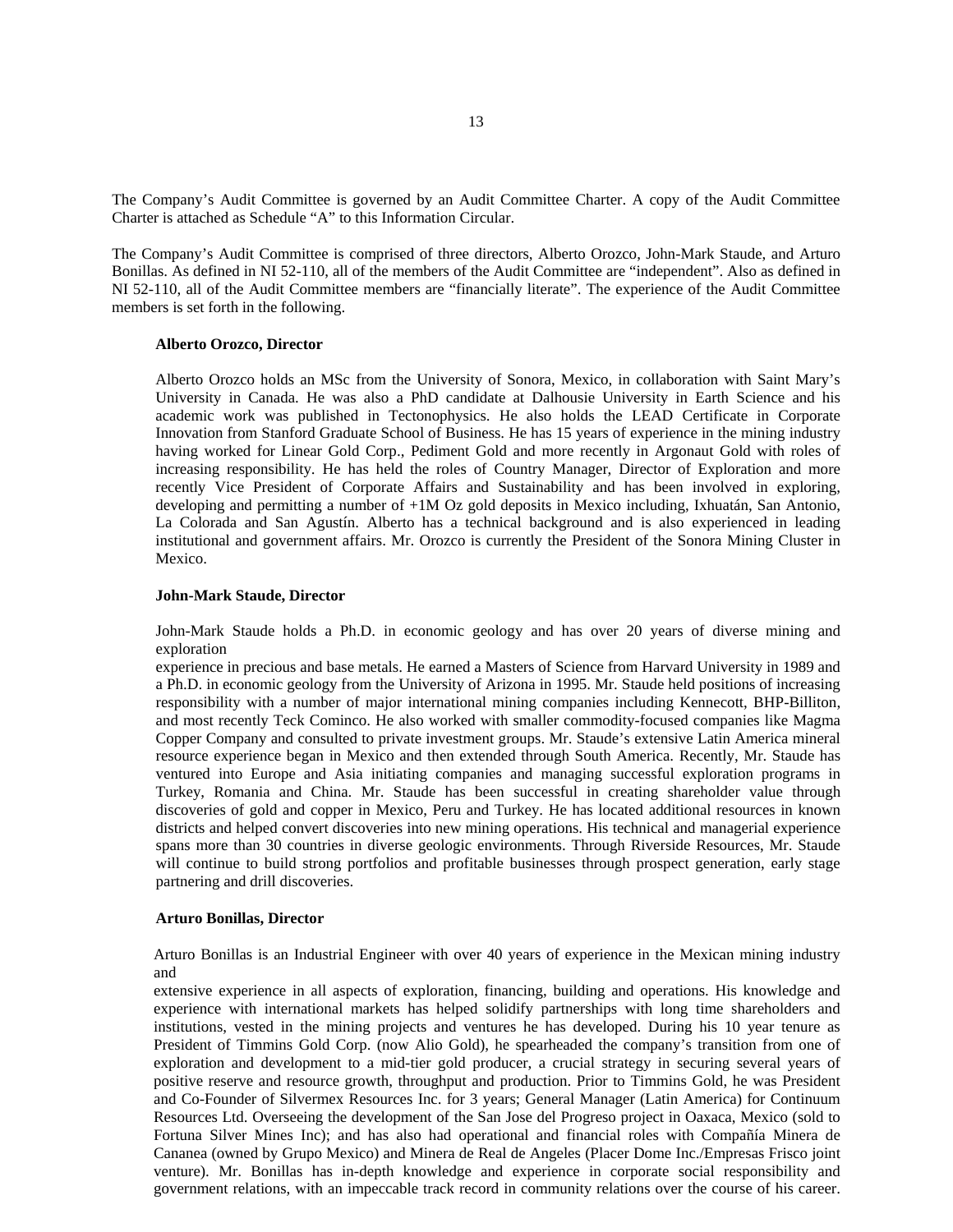In 2017, Mr. Bonillas received the prestigious Ostotakani Award, given to distinguished leaders in the Mexican mining industry. Mr. Bonillas earned his B.Sc. degree in Industrial Engineering from the University of Arizona.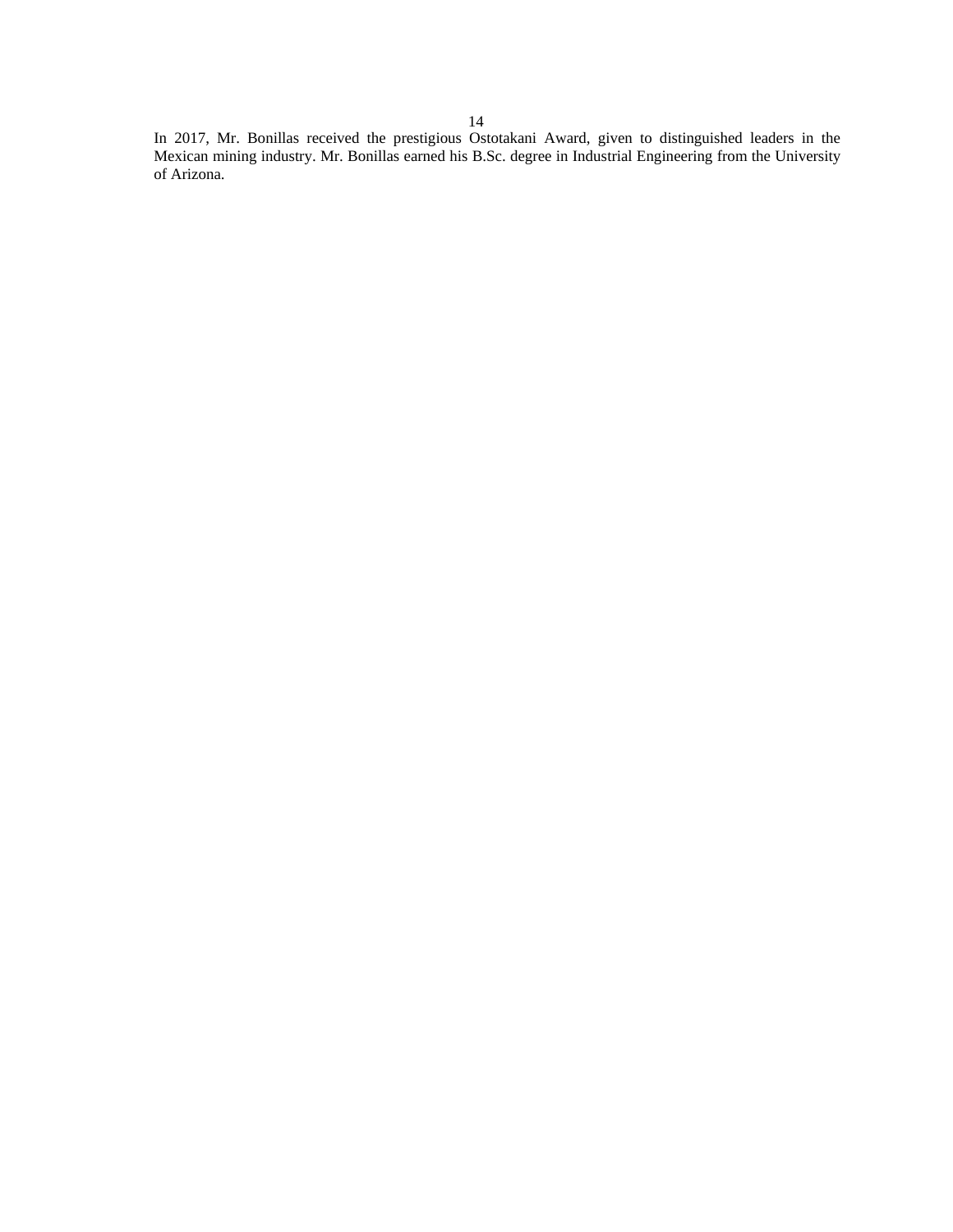Since the commencement of the Company's most recently completed financial year, the Company's Board of Directors has not failed to adopt a recommendation of the Audit Committee to nominate or compensate an external auditor.

Since the commencement of the Company's most recently completed financial year, the Company has not relied on the exemptions contained in sections 2.4 or 8 of NI 52-110. NI 52-110 provides that the Audit Committee must preapprove all non-audit services to be provided by the Company's auditor. Section 2.4 provides an exemption from this requirement where the total amount of fees related to the non-audit services are not expected to exceed 5% of the total fees payable to the auditor in the fiscal year in which the non- audit services were provided. Section 8 permits a company to apply to a securities regulatory authority for an exemption from the requirements of NI 52-110, in whole or in part.

No specific policies or procedures have been adopted with respect to the provision of non-audit services by the Company's external auditor although, under the Company's Audit Committee Charter, such services are required to be approved by the Audit Committee.

In the following table, "audit fees" are fees billed by the Company's external auditor for services provided in auditing the Company's annual financial statements for the subject year. "Audit-related fees" are fees not included in audit fees that are billed by the auditor for assurance and related services that are reasonably related to the performance of the audit or review of the Company's financial statements. "Tax fees" are fees billed by the auditor for professional services rendered for tax compliance, tax advice and tax planning. "All other fees" are fees billed by the auditor for products and services not included in the foregoing categories.

The fees billed to the Company by its auditor in each of the last two fiscal years, by category, are as follows:

| $\sim$<br>$ -$<br>. .<br>Hinancia.<br>Ending<br>. ear | $\sim$<br>Fees<br>Audn | Fees<br>Audit<br>Related | $\mathbf{r}$<br><b>Fees</b><br><b>ax</b> | Ð<br>Other<br>Fees<br>$\mathbf{u}$ |
|-------------------------------------------------------|------------------------|--------------------------|------------------------------------------|------------------------------------|
| 2020<br>30<br>September                               | \$25,000               | Nil                      | Nil                                      | $\mathbf{v}$<br>$N_{11}$           |

 $(1)$  Fees incurred for the preparation and filing of tax returns.

The Company is relying on the exemption provided by section 6.1 of NI 52-110, which provides that the Company, as a venture issuer, is not required to comply with Part 3 (Composition of the Audit Committee) and Part 5 (Reporting Obligations) of NI 52-110.

### **PARTICULARS OF MATTERS TO BE ACTED UPON**

#### **Election of Directors**

Management intends to propose for adoption an ordinary resolution that the number of directors of the Company be fixed at three, subject to such increase as may be permitted by the articles of the Company.

Each director of the Company is elected annually and holds office until the next Annual General Meeting of the shareholders unless that person ceases to be a director before then. In the absence of instructions to the contrary, the shares represented by proxy will, on a poll, be voted for the nominees herein listed. Management does not contemplate that any of the nominees will be unable to serve as a director.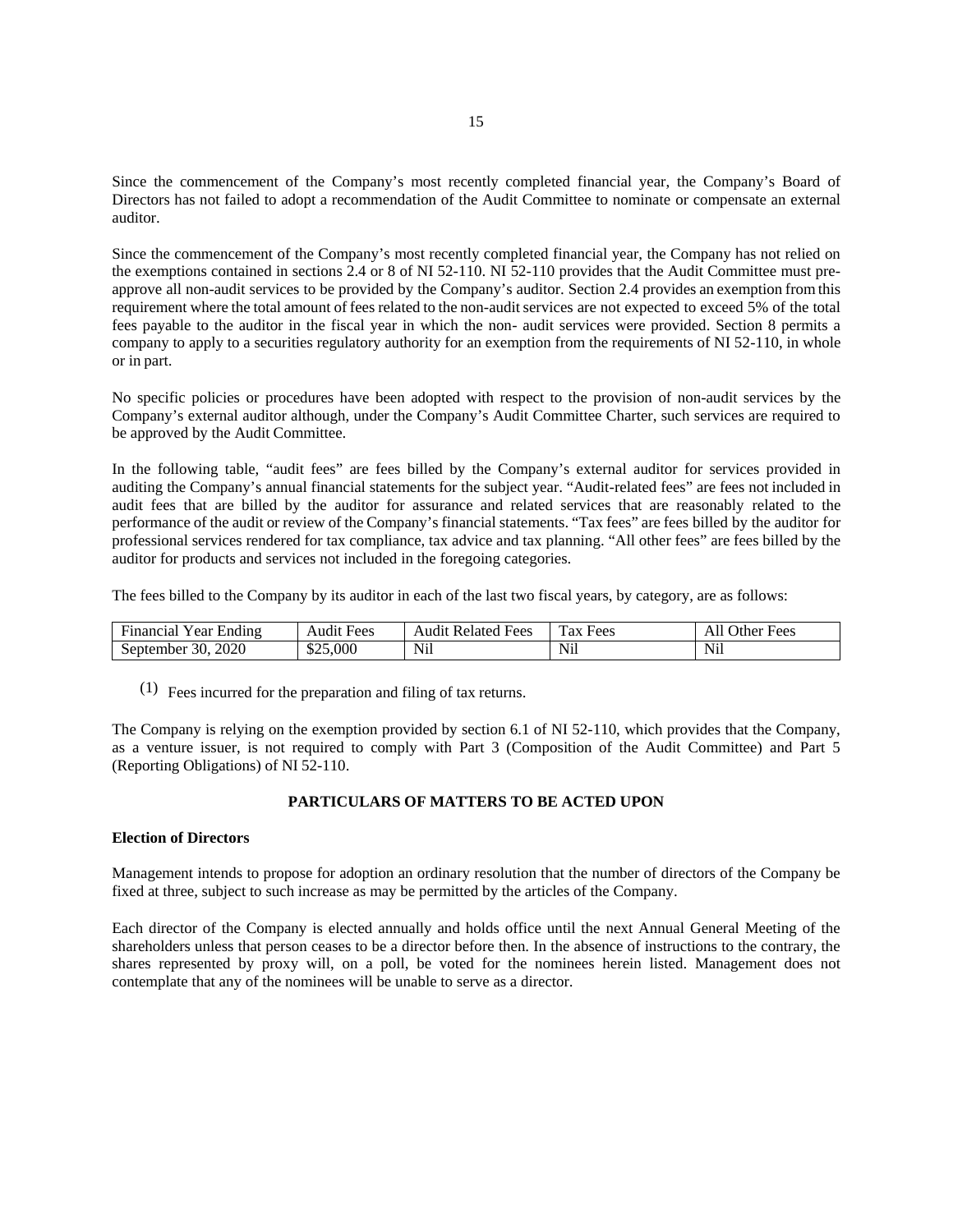The following table sets out the names of the persons nominated for election as directors, the positions and offices which they presently hold with the Company, their respective principal occupations and the number of shares of the Company which each beneficially owns, or controls or directs, directly or indirectly, as of the date of this Information Circular:

| <b>Name of Nominee,</b><br><b>Residence and Present</b><br><b>Positions Held</b> | <b>Principal Occupation</b>                                                                                                                                                                                                                                                                                                         | <b>Director</b><br><b>Since</b> | Number of<br><b>Shares</b><br><b>Beneficially</b><br>Owned,<br><b>Controlled</b><br>or Directed |
|----------------------------------------------------------------------------------|-------------------------------------------------------------------------------------------------------------------------------------------------------------------------------------------------------------------------------------------------------------------------------------------------------------------------------------|---------------------------------|-------------------------------------------------------------------------------------------------|
| <b>ALBERTO OROZCO</b> <sup>(1)</sup> (2)<br>Director, President & CEO            | CEO of Capitan since October 2019;<br>Vice President, Corporate<br>Development of Riverside since June<br>2019; and various roles with<br>Argonaut Gold Inc., a Canadian gold<br>company, from 2011 to 2019,<br>including Country Manager, Director<br>of Exploration and Vice-President of<br>Corporate Affairs and Sustainability | 08/14/2020                      | 1,000,000                                                                                       |
| <b>JOHN-MARK STAUDE(1)(2)</b><br>British Columbia,<br>Canada<br>Director         | Director; President & CEO of Riverside<br>since July 2007.                                                                                                                                                                                                                                                                          | 08/14/2020                      | $899,642^{(3)}$                                                                                 |
| <b>ARTURO BONILLAS</b> <sup>(1)</sup> (2)<br>Director                            | Director; President and CEO of Magna Gold<br>Corporation, a mineral exploration<br>company, from January 2018 to<br>present; and President of Alio Gold<br>Inc. from June 2006 to May 2017.                                                                                                                                         | 08/21/2020                      | 400,000                                                                                         |

(1) Member of the Audit Committee

(2) Member of the Compensation Committee

(3) Mr. Staude holds 296,918 common shares through Arriva Management Inc., a company which he has control / direction.

The terms of office of those nominees who are presently directors will expire as of the date of the Meeting. All of the directors who are elected at the Meeting will have their term of office expire at the next Annual General Meeting of the Company, unless terminated earlier.

No proposed director of the Company is, or within the 10 years before the date of this Information Circular has been, a director, chief executive officer or chief financial officer of any company that:

- (a) was subject to an order that was issued while the proposed director was acting in the capacity as director, chief executive officer or chief financial officer; or;
- (b) was subject to an order that was issued after the proposed director ceased to be a director, chief executive officer or chief financial officer and which resulted from an event that occurred while that person was acting in the capacity of director, chief executive officer or chief financial officer.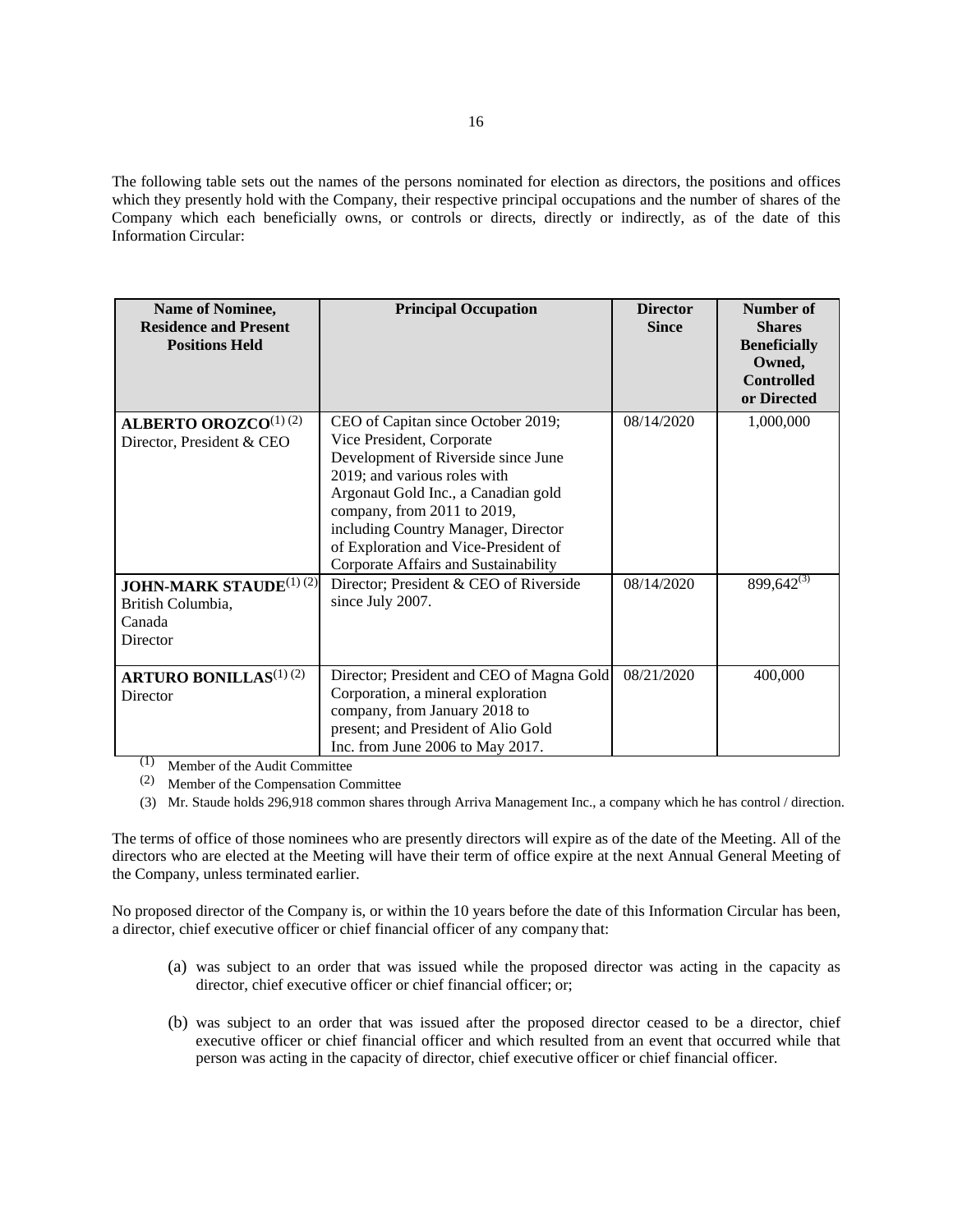For the purposes of the preceding paragraph, "order" means a cease trade order, an order similar to a cease trade order, or an order that denied the relevant company access to any exemption under securities legislation, and which, in each case, was in effect for a period of more than 30 consecutive days.

No proposed director of the Company is, at the date of this Information Circular, or has been within the 10 years before the date of this Information Circular, a director or executive officer of any company that, while that person was acting in that capacity, or within one year of that person ceasing to act in that capacity, became bankrupt, made a proposal under any legislation relating to bankruptcy or insolvency or was subject to or instituted any proceedings, arrangement or compromise with creditors or had a receiver, receiver manager or trustee appointed to hold its assets.

No proposed director of the Company or personal holding company of a proposed director has, within the 10 years before the date of this Information Circular, become bankrupt, made a proposal under any legislation relating to bankruptcy or insolvency, or become subject to or instituted any proceedings, arrangement or compromise with creditors, or had a receiver, receiver manager or trustee appointed to hold the assets of the proposed director.

No proposed director of the Company or personal holding company of a proposed director has been subject to:

- (a) any penalties or sanctions imposed by a court relating to securities legislation or by a securities regulatory authority or has entered into a settlement agreement with a securities regulatory authority; or
- (b) any other penalties or sanctions imposed by a court or regulatory body that would likely be considered important to a reasonable securityholder in deciding whether to vote for a proposed director.

The above information was provided by management of the Company.

#### **Appointment of Auditor**

The shareholders will be asked to appoint Davidson & Company LLP, Chartered Accountants, of Suite 1200 – 609 Granville Street, Vancouver, British Columbia, V7Y 1G6, to serve as the auditor of the Company until the close of the next Annual General Meeting of the shareholders, and to authorize the directors to fix the auditor's remuneration.

### **Stock Option Plan**

The Company has adopted a 10% rolling stock option plan (the "Stock Option Plan"), as more particularly described previously under "Stock Option Plan". The policies of the TSX Venture Exchange (the "Exchange") state that rolling stock option plans must receive shareholder approval upon initial adoption and thereafter yearly, at the Company's Annual General Meeting. Accordingly, the shareholders will be asked to approve the Stock Option Plan at the Meeting.

The full text of the Stock Option Plan will be available to the shareholders at the Meeting. Shareholders may also view the Stock Option Plan in advance of the Meeting at the Company's head office, 550-800 West Pender Street, Vancouver, BC, V6C 2V6, or by requesting a copy of the plan from the Company by telephone at (778) 327-6671.

In connection with shareholder approval of the Stock Option Plan, management will place the following proposed resolution before the shareholders for their consideration:

**RESOLVED** that the Company's Stock Option Plan, presented for consideration at the Company's 2021 Annual General Meeting, be approved.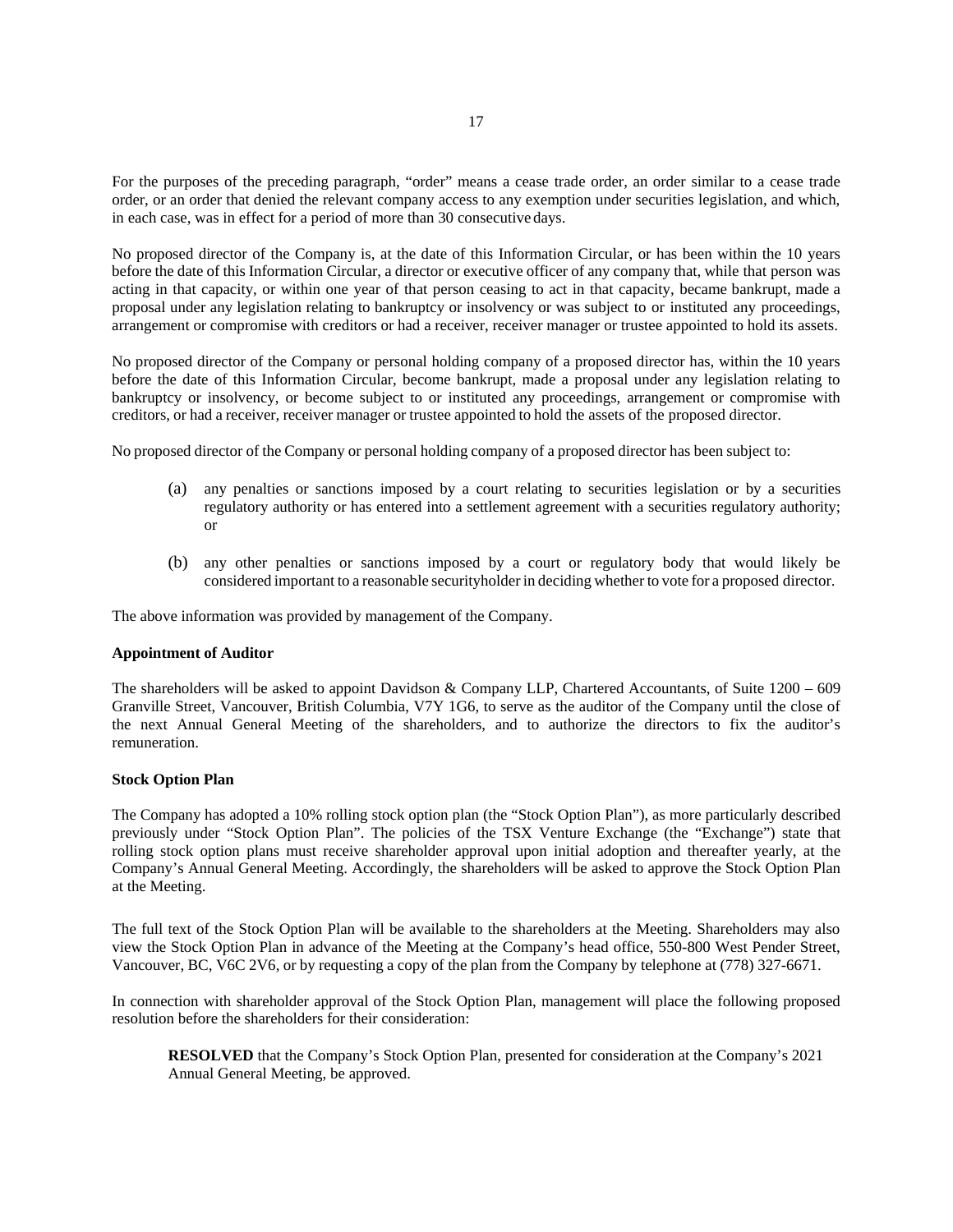## **ADDITIONAL INFORMATION**

Additional Information concerning the Company is available on SEDAR at [www.sedar.com.](http://www.sedar.com/) Financial Information concerning the Company is provided in the Company's comparative financial statements and Management's Discussion and Analysis for the financial year ended September 30, 2020.

Shareholders wishing to obtain a copy of the Company's financial statements and Management's Discussion and Analysis may contact the Company as follows:

> Robert J. Scott, Chief Financial Officer 550-800 W. Pender Street, Vancouver, British Columbia, Canada, V6E 4M3 Telephone: (778) 327-6671 Fax: (778) 327-6675

### **BOARD APPROVAL**

The contents of this Information Circular have been approved and its mailing has been authorized by the directors of the Company.

**DATED** at Vancouver, British Columbia, the 18<sup>th</sup> day of August, 2021.

### **ON BEHALF OF THE BOARD**

*"Alberto Orozco"*

**Alberto Orozco** President, Chief Executive Officer & Director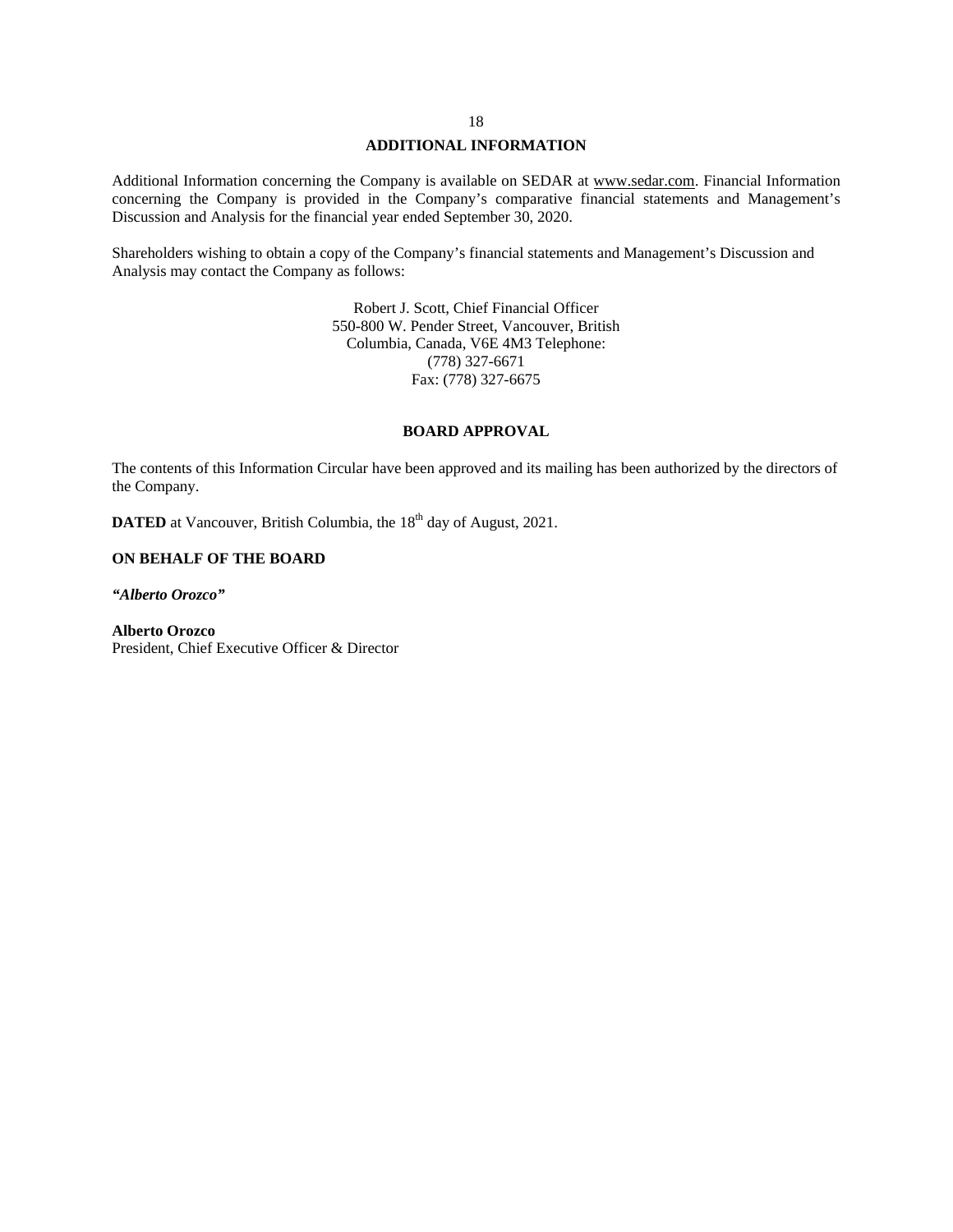## **CAPITAN MINING INC. (the "Company")**

## **AUDIT COMMITTEE CHARTER**

## **1. Mandate**

The audit committee will assist the board of directors (the "Board") in fulfilling its financial oversight responsibilities. The audit committee will review and consider in consultation with the auditors the financial reporting process, the system of internal control and the audit process. In performing its duties, the committee will maintain effective working relationships with the Board, management, and the external auditors. To effectively perform his or her role, each committee member must obtain an understanding of the principal responsibilities of committee membership as well and the company's business, operations and risks.

## **2. Composition**

The Board will appoint from among their membership an audit committee after each annual general meeting of the shareholders of the Company. The audit committee will consist of a minimum of three directors.

## *2.1 Independence*

A majority of the members of the audit committee must not be officers, employees or control persons of the Company. If the Company ceases to be a "venture issuer" as that term is defined in Multilateral Instrument 52-110 entitled "Audit Committees" ("MI 52-110"), then all of the members of the audit committee shall be free from any material relationship with the Company within the meaning of MI 52-110.

### *2.2 Financial Literacy of Committee Members*

Each member of the audit committee must be financially literate or must become financially literate within a reasonable period of time after his or her appointment to the committee. A person is generally considered "financially literate" if he or she has the ability to read and understand a set of financial statements that present a breadth and level of complexity of accounting issues that are generally comparable to the breadth and complexity of the issues that can reasonably be expected to be raised by the Company's financial statements.

## **3. Meetings**

The audit committee shall meet at least annually with the Company's Chief Financial Officer and external auditors in separate executive sessions.

## **4. Roles and Responsibilities**

The audit committee shall fulfill the following roles and discharge the following responsibilities:

## *4.1 External Audit*

The audit committee shall be directly responsible for overseeing the work of the external auditors in preparing or issuing the auditor's report, including the resolution of disagreements between management and the external auditors regarding financial reporting and audit scope or procedures. In carrying out this duty, the audit committee shall: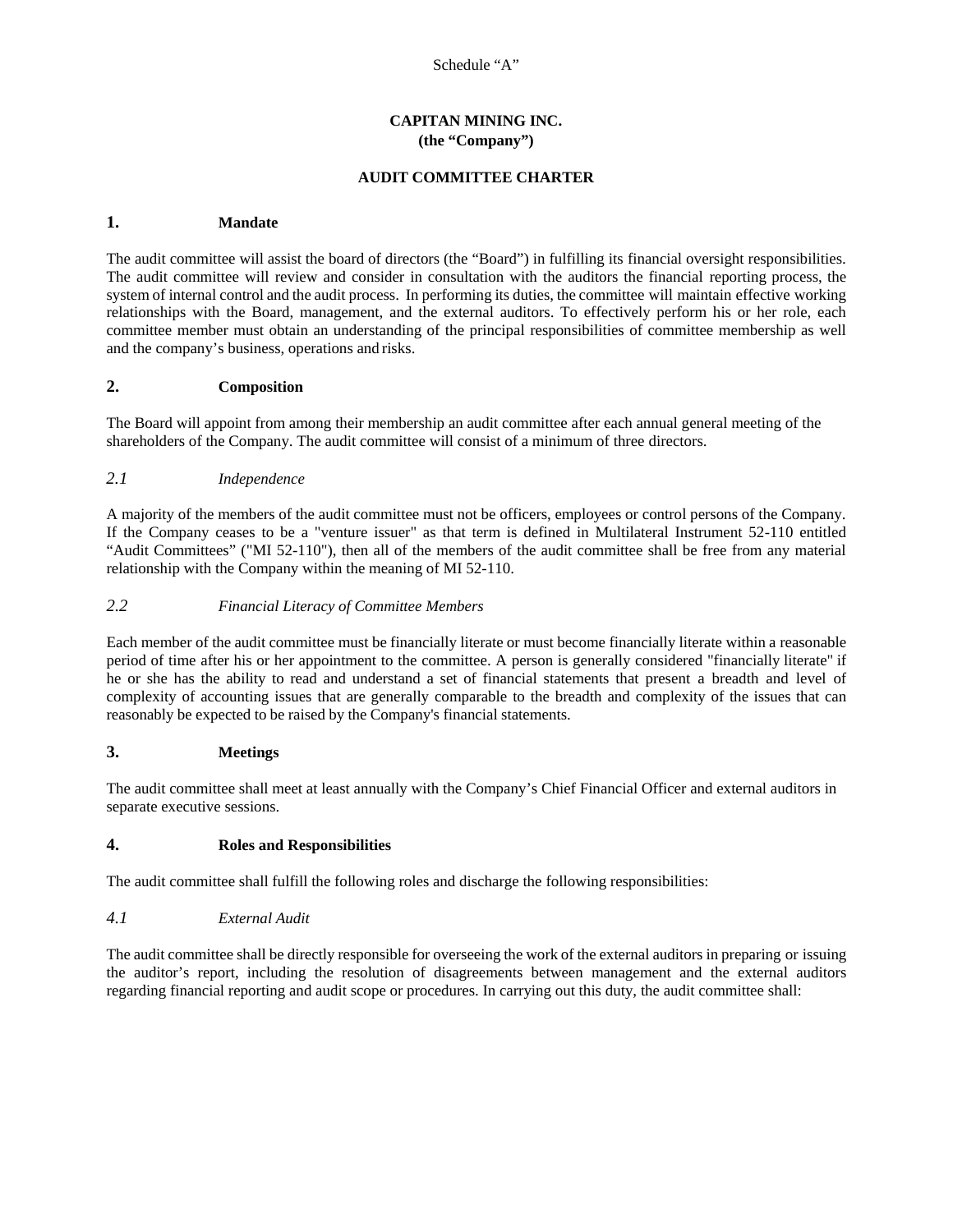(a) recommend to the Board the external auditor to be nominated by the shareholders for the purpose of preparing or issuing an auditor's report or performing other audit, review or attest services for the Company;

(b) review (by discussion and enquiry) the external auditors' proposed audit scope and approach;

(c) review the performance of the external auditors and recommend to the Board the appointment or discharge of the external auditors;

(d) review and recommend to the Board the compensation to be paid to the external auditors; and

(e) review and confirm the independence of the external auditors by reviewing the non-audit services provided and the external auditors' assertion of their independence in accordance with professional standards.

## *4.2 Internal Control*

The audit committee shall consider whether adequate controls are in place over annual and interim financial reporting as well as controls over assets, transactions and the creation of obligations, commitments and liabilities of the Company. In carrying out this duty, the audit committee shall:

(a) evaluate the adequacy and effectiveness of management's system of internal controls over the accounting and financial reporting system within the Company; and

(b) ensure that the external auditors discuss with the audit committee any event or matter which suggests the possibility of fraud, illegal acts or deficiencies in internal controls.

## *4.3 Financial Reporting*

The audit committee shall review the financial statements and financial information prior to its release to the public. In carrying out this duty, the audit committee shall:

### *General*

(a) review significant accounting and financial reporting issues, especially complex, unusual and related party transactions; and

(b) review and ensure that the accounting principles selected by management in preparing financial statements are appropriate.

## *Annual Financial Statements*

(a) review the draft annual financial statements and provide a recommendation to the Board with respect to the approval of the financial statements;

(b) meet with management and the external auditors to review the financial statements and the results of the audit, including any difficulties encountered; and

(c) review management's discussion & analysis respecting the annual reporting period prior to its release to the public.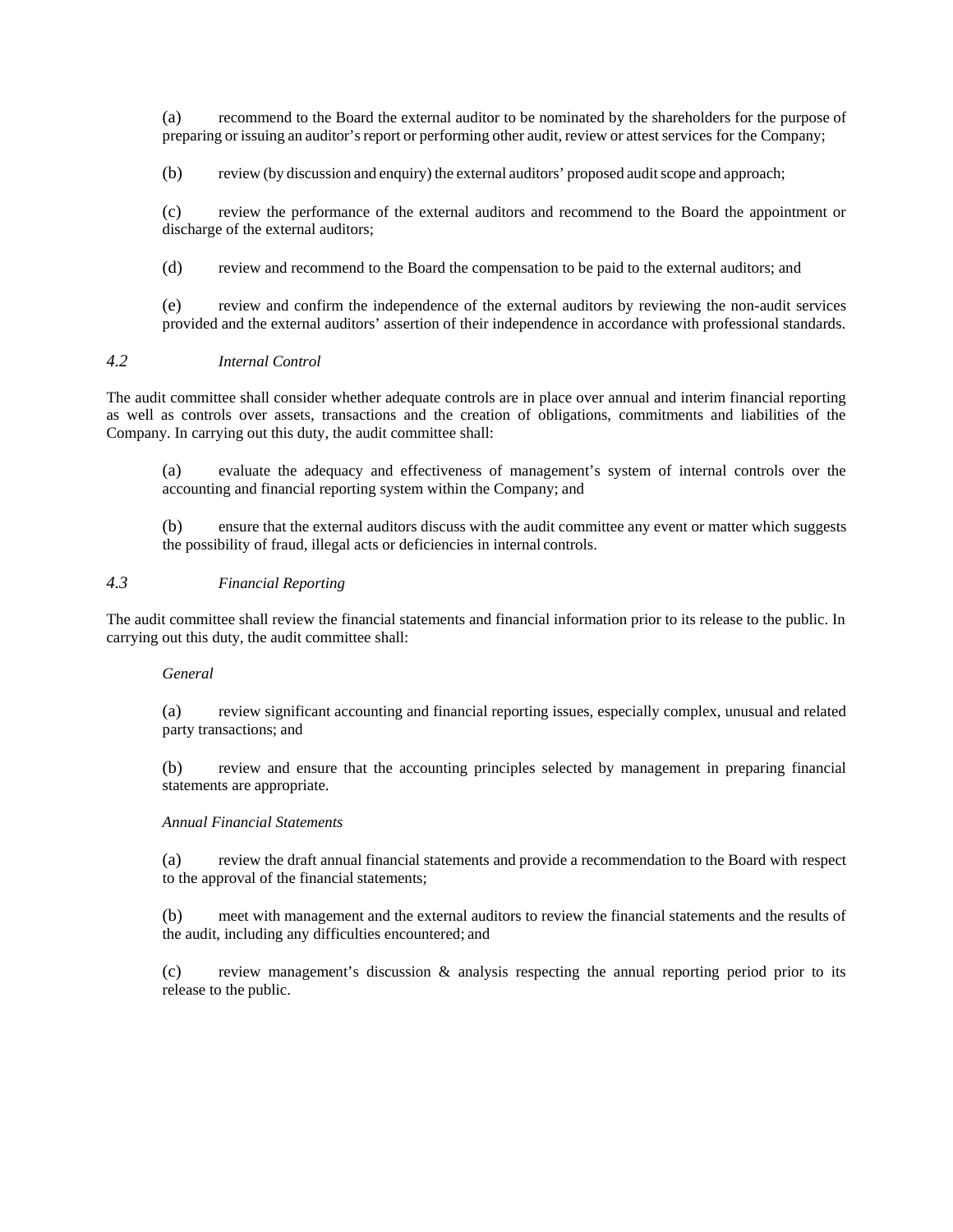### *Interim Financial Statements*

(a) review and approve the interim financial statements prior to their release to the public; and

(b) review management's discussion & analysis respecting the interim reporting period prior to its release to the public.

### *Release of Financial Information*

(a) where reasonably possible, review and approve all public disclosure, including news releases, containing financial information, prior to its release to the public.

### *4.4 Non-Audit Services*

All non-audit services (being services other than services rendered for the audit and review of the financial statements or services that are normally provided by the external auditor in connection with statutory and regulatory filings or engagements) which are proposed to be provided by the external auditors to the Company or any subsidiary of the Company shall be subject to the prior approval of the audit committee.

### *Delegation of Authority*

(a) The audit committee may delegate to one or more independent members of the audit committee the authority to approve non-audit services, provided any non-audit services approved in this manner must be presented to the audit committee at its next scheduled meeting.

### *De-Minimis Non-Audit Services*

(a) The audit committee may satisfy the requirement for the pre-approval of non-audit services if:

(i) the aggregate amount of all non-audit services that were not pre-approved is reasonably expected to constitute no more than five per cent of the total amount of fees paid by the Company and its subsidiaries to the external auditor during the fiscal year in which the services are provided; or

(ii) the services are brought to the attention of the audit committee and approved, prior to the completion of the audit, by the audit committee or by one or more of its members to whom authority to grant such approvals has been delegated.

## *Pre-Approval Policies and Procedures*

(a) The audit committee may also satisfy the requirement for the pre-approval of non-audit services by adopting specific policies and procedures for the engagement of non-audit services,if:

- (i) the pre-approval policies and procedures are detailed as to the particularservice;
- (ii) the audit committee is informed of each non-audit service; and

(iii) the procedures do not include delegation of the audit committee's responsibilities to management.